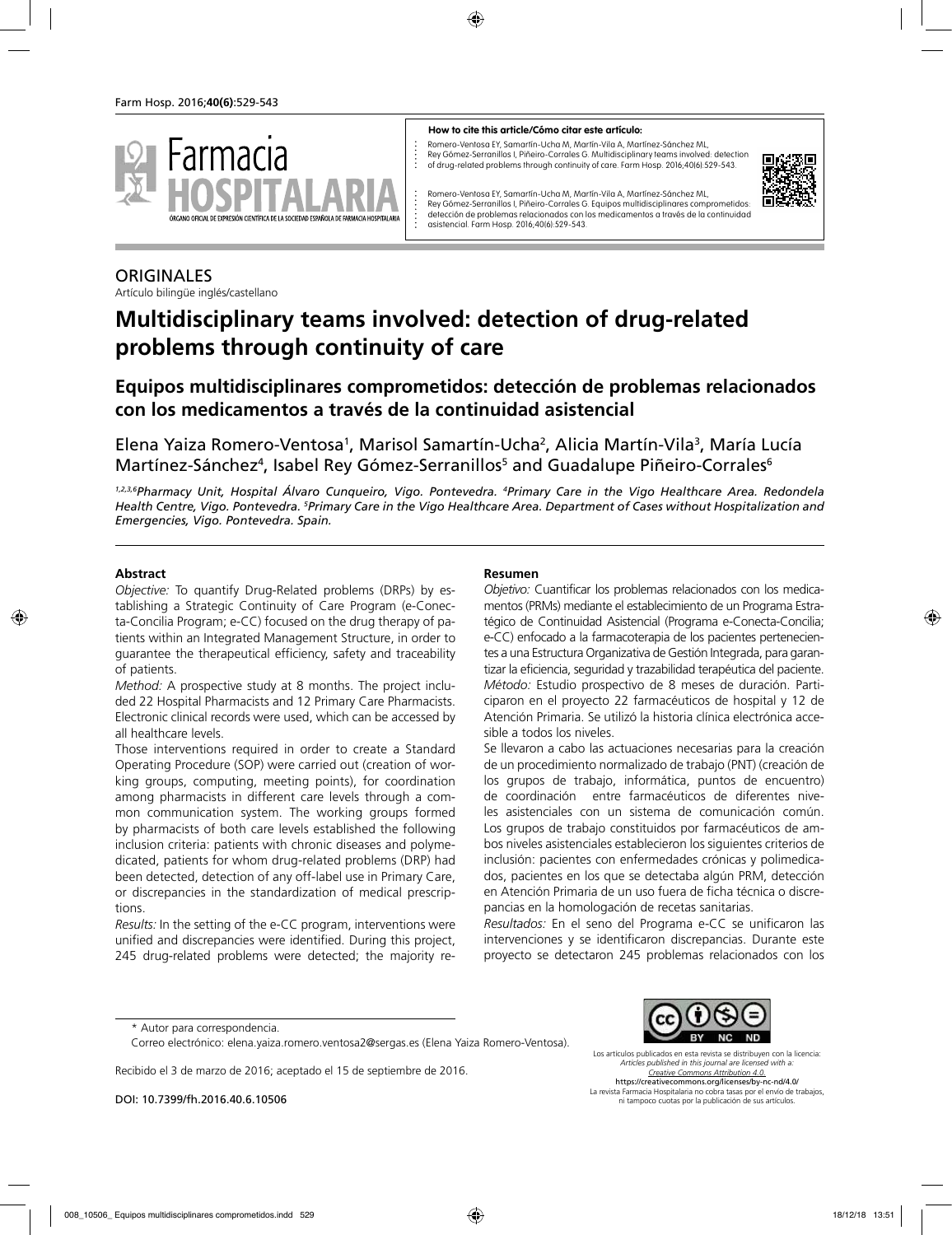garding inadequate dosing, regimen, or duration (24%), and involving Group B medications (33%), according to the ATC classification.

*Conclusions:* The implementation of a Continuity of Care SOP between pharmacists allowed to detect and solve DRPs and discrepancies in patient pharmacotherapy, with a high rate of acceptance (84.1%) of interventions.

#### **KEYWORDS**

Continuity of Patient Care; Primary Care; Hospital Care; Pharmacists; Transitions of Care; Drug Related Problems; Polymedicated patients; Strategic Programs.

Farm Hosp. 2016;**40(6)**:529-543

#### **Contribution to Scientific Literature**

Transition of Care is a critical aspect in the healthcare system. Setting up multidisciplinary models that will guarantee an adequate Transition of Care is a key factor for our current healthcare model based on chronicity.

Our outcomes demonstrate the importance of including Pharmacists in multidisciplinary Continuity of Care Programs, in order to ensure treatment safety and efficacy.

#### **Introduction**

Over the year, cultural, technological and socioeconomic changes have occurred in society, which represent new challenges for the healthcare system structure. In our National Health System, healthcare is structured within the different autonomous communities, and the autonomic healthcare systems include all the centres and health institutions that will guarantee public healthcare, which should work together regardless of their healthcare level. One of the strategies by healthcare systems is to promote Continuity of Care through a patient-focused structured, which would overcome the traditional separation between Primary Care (PC) and Specialized Care (SC). Primary Care is the basic and initial level of patient care, which ensures the universality and continuity of care throughout the life of the patient, acting as manager, case coordinator, and flow regulator (Law 16/2003, of 17th May). Specialized Care includes patient care in outpatient units, Day Hospital, hospitalization, support to PC at hospital discharge and, if needed, home hospitalization, mental health, and psychiatric care (Royal Decree 1030/2006, of 15th September.). An adequate healthcare service demands coordination between levels, and this becomes more important when the population is ageing and presents multiple health conditions.

Continuity of Care is a current priority for the different healthcare systems; this is confirmed by the Cohesion Program by the Ministry of Health and Consumer Affairs (e-Health) and the European Program epSOS1 , medicamentos, siendo los mayoritarios los de dosis, pauta o duración no adecuada (24%) y los que afectaban a los medicamentos del grupo B (33%), según la clasificación ATC. *Conclusiones:* La implantación de un PNT de Continuidad Asistencial entre farmacéuticos permitió detectar y resolver PRMs y discrepancias en la farmacoterapia de los pacientes, con un alto porcentaje de aceptación (84,1%) de las intervenciones.

#### **PALABRAS CLAVE**

Continuidad de la Atención al Paciente; Atención Primaria de Salud; Atención Hospitalaria; Farmacéuticos; Transición Asistencial; Problemas Relacionados con los Medicamentos; Pacientes Polimedicados; Programas Estratégicos.

Farm Hosp. 2016;**40(6)**:529-543

intended to improve the interoperability of healthcare systems in the national and European zone. These new initiatives are targeted to a change in a healthcare model still clinging to healthcare fragmentation, with communication gaps between hospital specialists, PCPs and patients. Innovation and technological development are acting as leverage for change in this sense; this is shown in the INNOVASAUDE and Hospital 2050 Projects by the Galician Health System<sup>2</sup>.

One of the more widely accepted definitions of the Continuity of Care concept is the joint and shared view of healthcare work where multiple professionals are involved, in different centres, acting at different time points, with a common objective as their final outcome: the citizen<sup>3</sup>. Reid *et al.<sup>4</sup>* have also defined Continuity of Care as the level of consistency and union of experiences in healthcare, perceived by patients over time.

According to the Healthcare Barometer by the Ministry of Health and Social Policy (collected in the SERGAS 2014 Strategy)<sup>5</sup>, there has been an increase in chronic conditions and patients with multiple health conditions, and therefore, the healthcare system reorientation towards chronic patients is one of the hottest topics in the healthcare system area <sup>6,7</sup>.

Different risk stratification models for the population are currently being developed in the PC setting of various autonomous communities, such as Galicia5, Madrid<sup>8</sup> or the Basque Country<sup>9</sup>, based on disease self-management, health condition management, and case management. Strategic Plans for Chronic Patient Care<sup>10</sup> by Pharmacy have even been developed with the support of scientific societies, such as the Spanish Society of Hospital Pharmacy. Another similar initiative is the Galician Program for Chronic Polymedicated Patient Care, called "Personal History of Use (current) of Other Medications Over a Long Time". This program consists in the preparation of a report by a PC Pharmacist for the PCP, included in the section of Determinants and Problems of the Electronic Clinical Record<sup>11</sup>.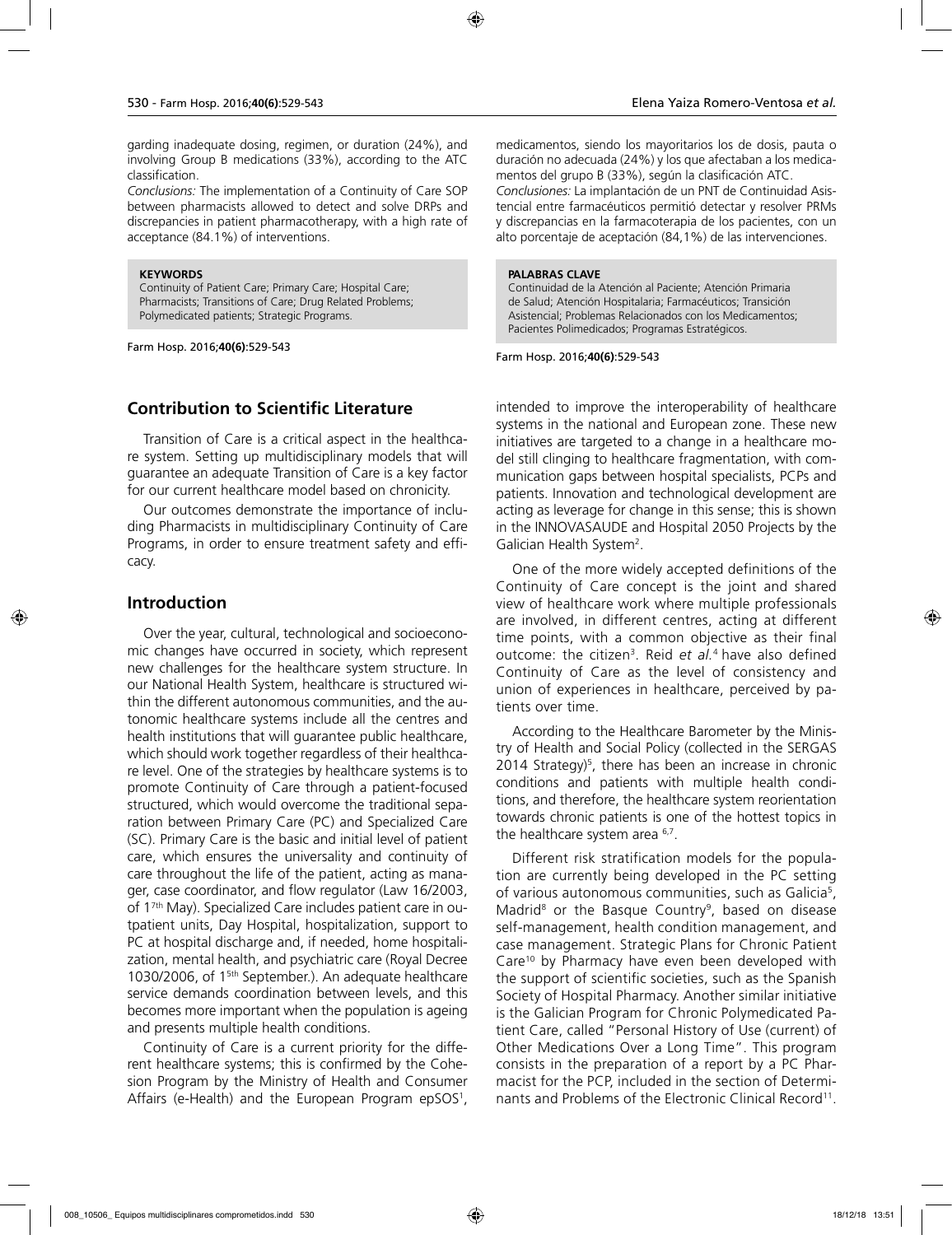However, even though there are tools available for managing this type of patients, and there is interest in improving the coordination between levels, this collaboration is insufficient in daily practice.

The essential elements necessary in order to develop a Strategic Plan for Continuity of Care of this scope within a healthcare system structure are: organization, leadership, cooperation, access to the adequate software, inclusion in protocols, and establishing common communication systems. With the creation of integrated management organization structures (EOXIs) in Galicia, there are management areas available with executive teams and joint budgets. These aspects ensure the availability of an integrated electronic clinical record, which will be accessible to any professional within the healthcare system. The electronic clinical record of this community includes the electronic prescription, the hospital electronic prescription, diagnostic test results, clinical courses of outpatient visits, hospitalization episodes, PC episodes, and tele-consultations.

Our project consisted in the creation of a telematic Strategic Program for Continuity of Care, called *e-Conecta-Concilia* Program (e-CC), with its respective procedures for multidisciplinary action coordinated between SC and PC professionals. The primary objective of this project was to quantify the discrepancies or DRPs detected in patient pharmacotherapy within this setting.

## **Methods**

A prospective study at 8 months (April-November, 2015), conducted in an EOXI managing a population of over 500,000 inhabitants, and formed by three hospitals (1,272 hospital beds) and 53 PC centres.

The coordination or cooperation between PC and SC Pharmacists was initiated with the creation of the healthcare area. The e-CC is a program of coordination with PC; it included 22 Hospital Pharmacists and 12 PC Pharmacists from healthcare centres. The common activities of Pharmacists from both levels were: healthcare standardization of prescriptions, medication information, and review of patient drug therapy.

The project was conducted in different phases:

− Phase I: Program Design. The whole team was led by the top authorities in each level of care (the Head of the Hospital Pharmacy and the PC Pharmacy Coordinator), who contacted those SC or PC physicians needed to participate in the e-CC Program. The Project leaders also conducted meetings and managed the creation of two work groups formed by 4 pharmacists (2 from each level of care). In this phase, the needs for detecting, communicating, solving and recording DRPs were also identified: circuit standardization, software management, network unification, and computer recording program.

- − Phase II: Setting the pilot. The management of all software required was processed, and a computer platform was created, which was telematic and part of a network, for communication and record of discrepancies (with a classification agreed upon by consensus and validated, based on the Classification of DRPs and Negative Outcomes Associated with Medication (NOMs) by the Third Consensus of Granada 12 (Table 1).
- − Phase III: Project development, where DRPs were quantified. Once the circuits of activity among Pharmacists were standardized, whenever a discrepancy was detected in those patients who underwent a Transition of Care, the Pharmacist of reference contacted the PC or SC physician (according to each case), through a corporate warning e-mail, in order to solve the DRP. In Figure 1 we can see the circuit of action / communication between levels through a corporate warning e-mail. Besides, the discrepancies detected were classified in the e-CC Program, and DRPs were associated with these discrepancies (Table 2).

The following criteria for patient inclusion were established for DRP detection:

(1) Patients with chronic conditions and polymedicated that are discharged from hospital (Emergencies Unit or Short Stay Unit). As there is no consensus about the number of medications which defines the concept of polymedication, we adopted qualitative criteria (taking more medications than clinically adequate, whether prescribed by a professional or OTC).

(2) Patients for whom any DRP is detected, both in SC and in PC.

(3) Detection in PC of the off-label use of a medication.

(4) Discrepancies detected in prescription standardization.

The ATC Classification (*Anatomical Therapeutic Chemical Classification System*) was used to classify the medications object of the interventions.

DRP detection was targeted towards health education and the identification of warning signs in patients at risk (adverse reactions, interactions, dose adjustments, etc.).

Two quantitative process indicators were determined in order to quantify the information: the proportion of hospitalization units with a SOP for medication reconciliation at admission (MRA), and the proportion of hospitalization units with a SOP for medication reconciliation at hospital discharge (MRD). These indicators will allow to quantify the expansion of this program to other clinical units within the next years. This program was developed in the Emergency Unit and the Short Stay Unit, but in the future it will be extended to other clinical units, such as Cardiology, for example, and with these indicators we will be able to quantify the increase in patient care activity.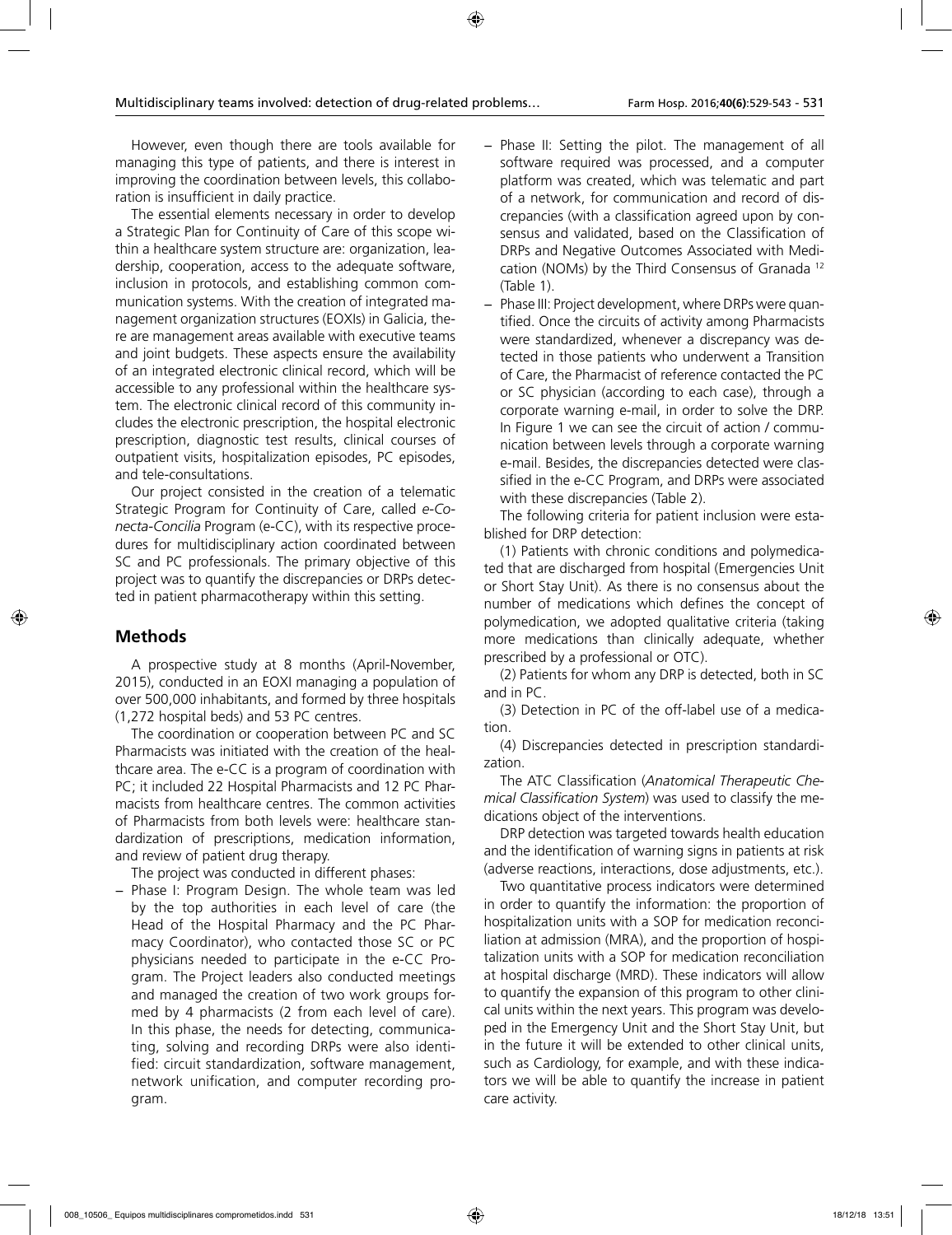**Table 1.** *Classification of DRPs according to the Third Consensus of Granada9 on NOMs and DRPs, with a detailed explanation adapted to the project* 

| <b>Classification of Drug-Related Problems</b> | Description adapted to the project                                                                                                                                                                                                                  |  |
|------------------------------------------------|-----------------------------------------------------------------------------------------------------------------------------------------------------------------------------------------------------------------------------------------------------|--|
| Inadequate administration of the<br>medication | DRPs <sup>a</sup> associated with an inadequate method or way of administration.                                                                                                                                                                    |  |
| Personal characteristics                       | DRPs <sup>a</sup> associated with personal situations of the patients other than conditions o<br>disabilities: age, gender, ethnicity, pregnancy, ideology, religion, culture, language.                                                            |  |
| Inadequate storage                             | Errors associated with an inadequate custody or storage of medications.                                                                                                                                                                             |  |
| Contraindication                               | An absolute or relative contraindication already known. Though this could be<br>classified as a DRP <sup>a</sup> 2 or DRP <sup>a</sup> 11 or DRP <sup>a</sup> 10, if it is a clear contraindication it must<br>be classified as DRP <sup>a</sup> 4. |  |
| Inadequate dosing, regimen<br>and/or duration  | The medication is indicated, but its dosing, regimen or duration are not adequate<br>(medication-inherent).                                                                                                                                         |  |
| Duplication                                    | Two or more medications within the same group with no additional benefit by<br>their combination. Medication used on-demand is excluded.                                                                                                            |  |
| Dispensing errors                              | Associated with dispensing in any setting.                                                                                                                                                                                                          |  |
| Prescription errors                            | The medication is not indicated, or its dosing / regimen / duration is clearly wrong,<br>but there is a mistake rather than intent. These are unintentional errors.                                                                                 |  |
| Lack of compliance                             | The patient does not collect their medication (HPh <sup>b</sup> , PCPh <sup>c</sup> or retail pharmacy), or<br>collects it but does not take it or takes it incorrectly. On-demand medications are<br>excluded.                                     |  |
| Interactions                                   | Drug-drug or drug-food (relevant interactions, which are clearly causing or leading<br>to a high likelihood of suffering a drug-related adverse reaction).                                                                                          |  |
| Other health issues that affect treatment      | DRPs <sup>a</sup> derived of pathological characteristics / disabilities of patients<br>(hypersensitivities or allergies, unable to move, blind, deaf, renal impairment, liver<br>impairment, heart failure, etc).                                  |  |
| Likelihood of adverse effects                  | Safety DRPs <sup>a</sup> that cannot be classified in other sections.                                                                                                                                                                               |  |
| Health problem insufficiently treated          | START Criteria and others.                                                                                                                                                                                                                          |  |
| Others                                         | Unnecessary (no current indication), inadequate (there is indication, but other<br>drugs are safer or more effective), lack of efficacy (controversial efficacy).                                                                                   |  |

<sup>a</sup>DRPs: drug-related problems; <sup>b</sup>Hospital Pharmacy; <sup>c</sup>Primary Care Pharmacy.



**Figure 1.** *Procedure for action and/or communication between PC and SC Pharmacists*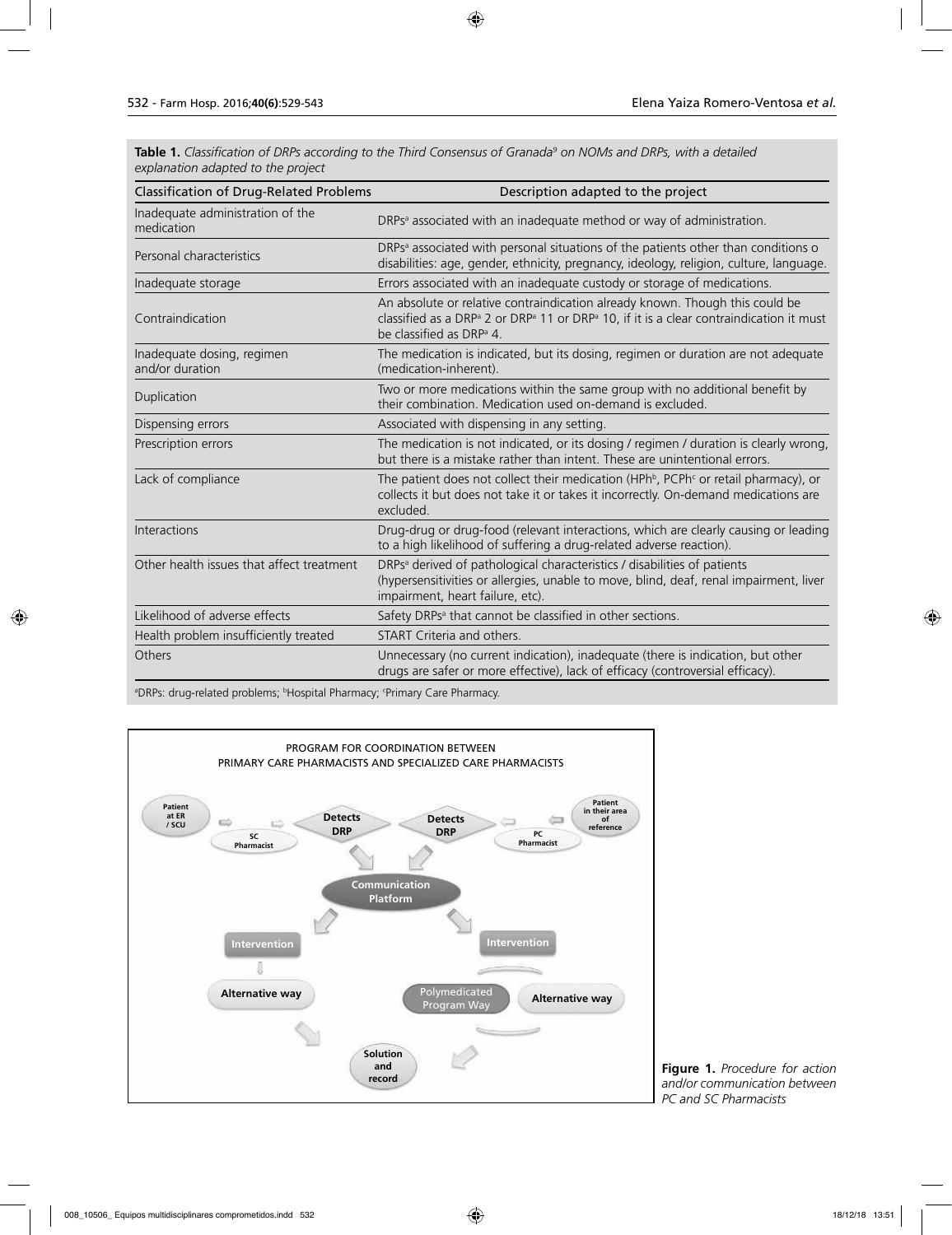**Table 2.** *Classification of systematic discrepancies detected in the Continuity of Care process, and DRPs associated with these discrepancies*

| Discrepancy detected                                                                                                                                            | Description                                                                                                                                                                                                                                                                                                                                                                                               | DRP associated                                                                                                                                                                                               |
|-----------------------------------------------------------------------------------------------------------------------------------------------------------------|-----------------------------------------------------------------------------------------------------------------------------------------------------------------------------------------------------------------------------------------------------------------------------------------------------------------------------------------------------------------------------------------------------------|--------------------------------------------------------------------------------------------------------------------------------------------------------------------------------------------------------------|
| Inactivation of prescriptions because<br>these are not active or incorrect.                                                                                     | The lack of continuity between both levels<br>is sorted by annulling those obsolete<br>prescriptions and medications which are no<br>longer part of the current drug therapy of<br>the patient.                                                                                                                                                                                                           | DRP 6 (therapy duplication), DRP<br>8 (prescription errors), DRP 12<br>(likelihood of adverse effects), and<br>other DRPs (unnecessary medication<br>or lack of therapeutical efficacy).                     |
| Lack of protocols and awareness about<br>hospital dispensing of non-hospital<br>medications.                                                                    | Lack of in-depth knowledge of programs<br>for medication at discharge or for<br>oncohematologic support that are dispensed<br>at hospital. A document of reference was<br>prepared, and when there are doubts about<br>how to act with this type of medication, the<br>strategic plan is activated.                                                                                                       | DRP 6 (therapy duplication), DRP<br>5 (inadequate dosing, regimen or<br>duration) and DRP 12 (likelihood of<br>adverse effects).                                                                             |
| Medications for Hospital Use                                                                                                                                    | Initially, Medications for Hospital Use<br>did not appear as active prescriptions in<br>the electronic clinical record. Currently,<br>all prescriptions are entered. When it is<br>detected in another level of care that<br>a treatment does not appear, that the<br>program is incorrect, that dosing regimens<br>have been completed, or even duplications,<br>the communication process is activated. | DRP 6 (therapy duplication), DRP<br>5 (inadequate dosing, regimen or<br>duration) and DRP 12 (likelihood of<br>adverse effects).                                                                             |
| Prescriptions and dosing changes in<br>chronic patients referred to<br>public-private centres.                                                                  | The existence of disparities and<br>discrepancies between the real drug therapy<br>of the patient and the one that appears<br>in the electronic record, when some test,<br>intervention or procedure is conducted in a<br>public-private centre that does not manage<br>the electronic records of the relevant Public<br>Health System.                                                                   | DRP 5 (inadequate dosing, regimen<br>or duration), DRP 8 (prescription<br>errors), DRP 13 (health problem<br>insufficiently treated: START Criteria<br>and similar), and others (unnecessary<br>medication). |
| How to improve the pressure on<br>Primary Care prescription from<br>Specialized Care.                                                                           | Specialists will prescribe non-hospital<br>medications (therapeutic innovations) with a<br>high economic impact for the budget of PC<br>pharmaceutical expenses.                                                                                                                                                                                                                                          | Other (lack of efficacy).                                                                                                                                                                                    |
| How to address the review and update<br>of prescription of medications with<br>high impact on chronic elderly patients:<br>coordination between specialist-PCP. | Lack of follow-up and deprescription in<br>polymedicated patients with a significant<br>deterioration which questions the<br>continuation of treatment with certain<br>medications previously prescribed by<br>specialists.                                                                                                                                                                               | DRP 12 (likelihood of adverse effects)<br>and others (lack of efficacy).                                                                                                                                     |
| Lack of management of those data<br>relative to incidences detected that are<br>not reconciliation problems.                                                    | To expand the record and use of data<br>regarding the PC-SC coordination activity.                                                                                                                                                                                                                                                                                                                        | Other (lack of efficacy).                                                                                                                                                                                    |

Regarding the statistical analysis, the qualitative variables analyzed in this article were expressed through frequency and percentage statistics.

### **Results**

Two hundred and forty-five (245) interventions in 196 patients were recorded during the period studied.

The distribution of interventions by health centre and hospital was collected for statistical purposes (data not shown), and there was a balanced collaboration (53%

of interventions were conducted at hospital, and 47% were conducted in health centres). The medications with more interventions conducted belonged to the group with action upon blood and hematopoietic organs (Group B, 33%), and on the nervous system (Group N, 21%). Within the largest group (Group B), direct-acting anticoagulants were the cause of the highest number of interventions (35%). The percentages in other groups were: Group A (alimentary tract and metabolism: 14%), Group C (cardiovascular system: 13%) and Group M (musculoskeletal system: 5%). Figure 2 shows the distri-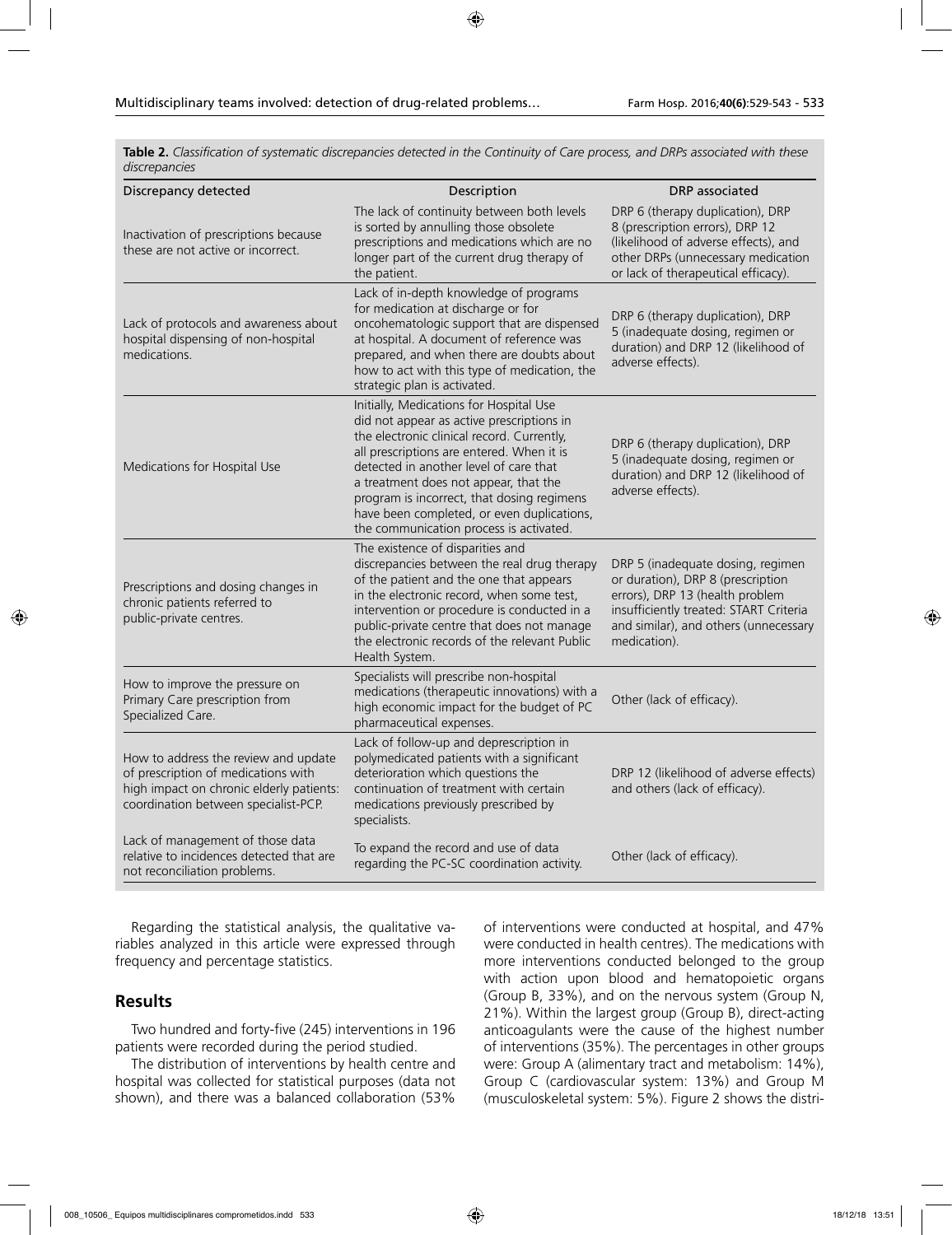

**Figure 2.** *Medications upon which some intervention has been conducted, according to the ATC Classifica-*

bution of all interventions according to the ATC Classification. Ninety-one per cent (91%) of interventions were conducted on capsules, tablets, pills or powders, 3% on patches, 3% on inhalers, 2% on injectables, and 1% on eye drops. The DRPs which triggered the e-CC Program circuit are collected in Figure 3; the most frequent are: inadequate dosing, regimen, and/or duration (24%) and prescription errors (21%).

The process indicators for MRA and MRD were estimated. MRA has been standardized with a SOP in 9.5% of hospital units. Regarding discharge, MRD has been standardized in the Pulmonology Unit, Special Care Unit, and Cardiology (14.3% of the hospital units).

There was an 81.4% rate of intervention acceptance, and 6.1% of these were pending solution at the time of data analysis.

### **Discussion**

The need for a more efficient coordination between hospital care and primary care<sup>13,14</sup> has become evident over the years; this has been demonstrated by the first publications on this topic15.

Continuity of Care is conducted beyond our country limits<sup>16</sup> and besides, all healthcare professionals are involved. In many occasions, nursing staff $17$  is selected as the adequate staff for case management, but there are also publications which involve, as an additional value, SC and PC Pharmacists, as well as Community Pharmacists, in this on-going process<sup>18</sup> within multidisciplinary teams.

In a study conducted in 2003 through discussion groups and open interviews, it was found that one of the concerns of patients were the barriers for access to specialized healthcare<sup>19</sup>. An aspect that has facilitated the integration of the different levels of care in our healthcare area has been the single electronic record, because it allows all healthcare professionals to access information. Another tool that has been useful for conducting this task was the Polymedicated Patient Program, coordinated from the Unit for Prescription Support of the Subdirectorate of Pharmacy<sup>11</sup>.

There are experiences similar to ours in other autonomous communities; some of these strategies are: the "Service for Continuity of Care for Home Care" initiated in the Canary Islands, with a Liaison Nurse between Primary and Specialized Care<sup>20</sup>; the Andalusian Health



**Figure 3.** *Type of Drug-Related Problem (DRP) detected.*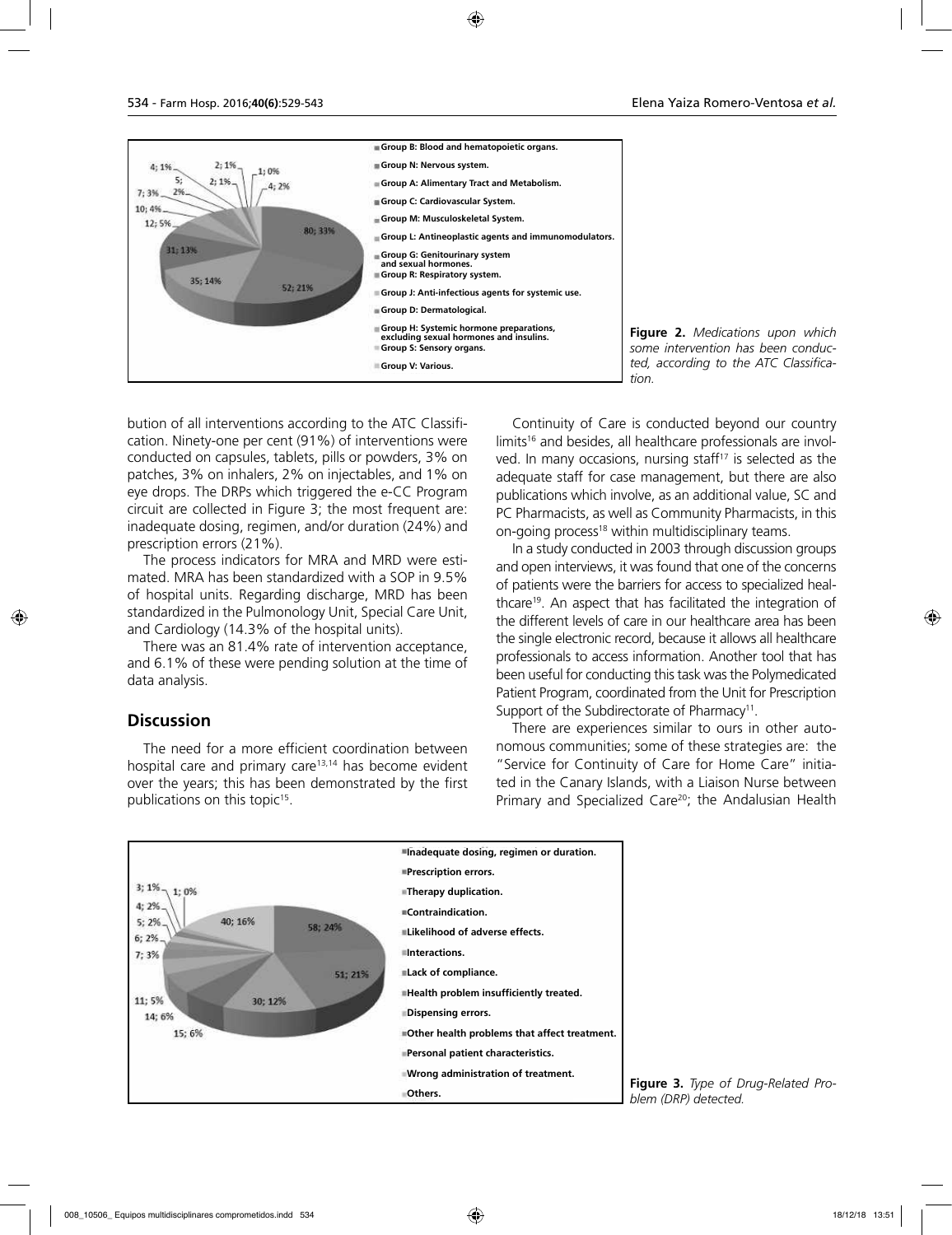System also features this role<sup>21</sup>. The so-called Integrated Healthcare Organizations have been created in Catalonia22 and in the Basque Country23. Our project is based on the role of the Pharmacist as the integrator of Continuity of Care in a multidisciplinary setting, who will communicate any DRP detected.

In a DRP study conducted by German Pharmacists, 271 DRPs were detected in 105 patients within a period of 6 months<sup>24</sup>. Our study includes more patients and a lower number of interventions, but data are similar.

The drugs upon which more frequent interventions have been conducted are those included in Groups B, N, A and C. These data coincide with the medications upon which more interventions have been conducted in other studies described in bibliography<sup>25,26</sup>. This result can be due to the fact that Group N medications are some of the most widely used<sup>27;</sup> regarding Group B, this can be caused by the incorporation of new oral anticoagulants to the market. These medications are prescribed by specialists and are subject to standardization (in Galicia, this standardization is conducted by PC and SC Pharmacists).

The most frequent DRPs are similar to those described in bibliography. Thus, in the reconciliation study by Ucha-Samartin<sup>28</sup>, the most common DRP was dosing/ inadequate interval.

The actions in this project were to detect and solve DRPs, and any DRP prevented translates into adverse reaction prevention, reduction of visits to Emergency, and even prevention of re-hospitalizations<sup>29</sup>. Our project intends to add, improve, and provide new ideas to the concept of Continuity of Care, by involving the Pharmacist in patient care, and making them participate in the responsibility required by a safe and efficient drug therapy. The inclusion of the Pharmacist has a very important value in Continuity of Care, because this study was focused on healthcare education and identification of warming signs. A Pharmacist integrated in a multidisciplinary team will also be able to participate in the preparation of protocols for medication follow-up and reports, as well as acting upon adherence and other areas. The connection between the Primary Care Physician and the Primary Care Pharmacist and/ or the SC Physician and the SC Pharmacist already existed within the same level of care. The additional value of this project was to join SC and PC through Pharmacist groups, as they are the professionals who will detect the DRP and communicate it to the rest of the multidisciplinary team.

One of the limitations of this study is that an integrated clinical record is required for its extrapolation, and not all autonomous communities have access to this system. However, any country or autonomous community with Pharmacists in both levels (even from the Community Pharmacy setting), will be able to set up similar multidisciplinary models of action. On the other hand, our outcomes don't allow us to obtain data about the reduction in number of re-hospitalizations or preventable deaths, as these are not the object of our practice of care. In

the future, it will be necessary to validate this program, to quantify the severity of the DRPs detected, and to measure the economic impact of their prevention. It will also be necessary to measure the benefit achieved by optimization the drug therapy of patients, increasing the safety of the Continuity of Care process.

Despite these limitations, we consider that the number of interventions is adequate in order to create awareness in professionals regarding the fact that Transition of Care is a real problem in our health system, regardless of the existence of integrated clinical records. The strengths of an on-going, safe and integrated Program for Transition of Care are: to ensure the best outcome in drug therapy for patients, and to guarantee access to the medication with an efficient and effective use. An adequate Transition of Care represents a challenge for the health system. If there is no adequate continuity, and the impenetrability of levels of care is not eliminated, DRPs will appear that can generate additional costs for the patient and the system; therefore, projects like this represent an improvement in patient care, as has been demonstrated by other studies<sup>30</sup>.

Summing up, discrepancies / DRPs in patient records regarding drug therapy were detected and solved through the implementation of the e-CC Program among Pharmacists in both levels of care, with a high acceptance of interventions (84%).

#### **Conflict of Interests**

The authors hereby declare that there is no conflict of interests.

### **Bibliography**

- 1. EuropeanPatients Smart Open Service (epSOSproject) [página web]. [Consultando el 07/05/2015]. Disponible en: http://www. epsos.eu/home/epsos-results-outlook.html
- 2. InnovaSaude y Hospital2050 [página web]. [Consultando el 08/05/2015]. Disponible en: http://www.sergas.es/MostrarContidos\_N2\_T01.aspx?IdPaxina=60433
- 3. Gálvez Ibáñez. Continuidad asistencial. Análisis conceptual, de los actores y amenazas. Propuestas y alternativas. Medicina de Familia (And) [revista en Internet]. 2003 [citado 30/04/2014]; 4(1):58-66. Disponible en: http://www.samfyc.es/Revista/PDF/v<sup>4</sup>n1/09.pdf
- 4. Reid R, Haggerty J, McKendry R. Defusing the confusion: Concepts and measures of continuity of healthcare [Canada]. Ottawa; 2002. [consultando 30/01/2015]. Disponible en: http://www.cfhifcass.ca/Migrated/PDF/ResearchReports/CommissionedResearch/ cr\_contcare\_e.pdf
- 5. Estrategia SERGAS 2014. La Sanidad Pública al servicio del Paciente [Monografía en Internet]. Galicia: Servicio Gallego de Salud y Xunta de Galicia; 2014 [citado 8/11/2015]. Disponible en: http:// www.sergas.es/Docs/Conselleria/Estrategia\_Sergas\_2014.pdf
- 6. Delgado-Silveira E, Fernández-Villalba EM, García-Mina Freire M, Albiñana Pérez MS, CasajúsLagranja MP, Peris Martí JF. [The impact of Pharmacy Intervention on the treatment of elderly multi-pathological patients].FarmHosp. 2015;39(4):192-202.
- 7. Galván Banqueri M, Alfaro Lara ER, Rincón Gómez M, Rivas Covas PC, Vega Coca MD, Nieto Martín MD. Factors related with the appropriateness of pharmacological treatment in polypathological patients. FarmHosp. 2014;38(5):405-10.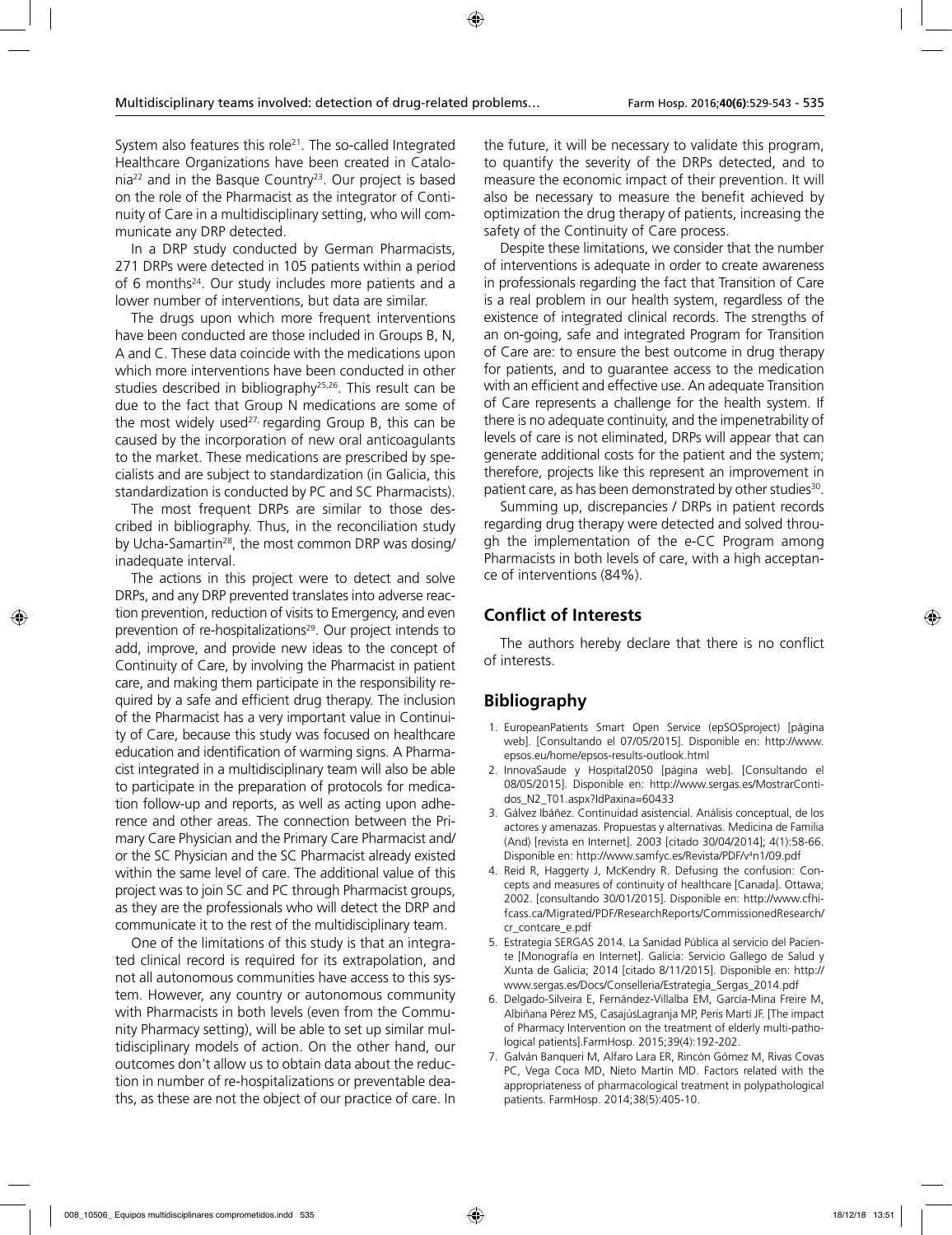- 8. Estratificación del riesgo de cronificación en AP-Madrid [Monografía en Internet]. Madrid: Fisioterapia en Fisioterapia y Salud Pública; 2015 [citado 14/09/2016]. Disponible en: http://www.fisioenap.com/estratificacion-del-riesgo-de-cronificacion-en-ap-madrid/#sthash.YG1 FORdI.dpbs
- 9. Estrategia para afrontar el reto de la cronicidad en Euskadi [Monografía en Internet]. Euskadi; 2010 [citado 14/09/2016]. Disponible en: http://www.osakidetza.euskadi.eus/r85-skorga01/es/contenidos/informacion/estrategia\_cronicidad/es\_cronicos/estrategia\_cronicidad.html
- 10. Plan Estratégico de la Sociedad Española de Farmacia Hospitalaria sobre Atención Farmacéutica al Paciente Crónico [Monografía en Internet]. SEFH; 2012 [citado 14/09/2016]. Disponible en: http:// www.sefh.es/sefhpdfs/plan\_estrategico\_sefh\_af\_paciente\_cronico2012.pdf
- 11. Reboredo-García S, González-Criado Mateo C, Casal-Llorente. Implantación de un programa de polimedicados en el marco de la Estrategia Gallega de Atención Integral a la Cronicidad. Aten Primaria. 2014;46 (Supl 3):33-40.
- 12. Comité de consenso: grupo de investigación en atención farmacéutica. Universidad de Granada (Spain). Grupo de investigación en farmacología. Universidad de granada (Spain). FundacionPharmaceuticalCare España. Sociedad española de farmacia comunitaria (SEFaC). Tercer Consenso de Granada sobre Problemas Relacionados con Medicamentos (PRM) y Resultados Negativos asociados a la Medicacion (RNM). ArsPharm [revista en Internet]. 2007 [citado 10/11/2014];48(1):5-17. Disponible en: http://adm.online.unip. br/img\_ead\_dp/35344.PDF
- 13. Terraza Núnez R, Vargas Lorenzo I, Vázquez Navarrete ML. La coordinación entre niveles asistenciales: una sistematización de sus instrumentos y medidas. GacSanit [revista en Internet]. 2006 [citado 05/11/2014]; 20(6):485-95. Disponible en: http://scielo.isciii.es/ pdf/gs/v20 n6/revision.pdf
- 14. Van der Stuyft P, De Vos P. La relación entre los niveles de atención constituye un determinante clave de la salud. Rev. cub. salud pública [revista en Internet]. 2008 [citado 05/11/2014]; 34(4). Disponible en: http://scielo.sld.cu/scielo.php?pid=S0864-34662008000400014&script=sci\_arttext
- 15. Aranaz JM, Buil JA. Gestión Sanitaria: acerca de la coordinación entre niveles asistenciales. Med Clin (Barc). 1995;106:182-4.
- 16. Ministry of Health. Government of British Columbia: Expanded Chronic Care Model [página web]. [Consultando el 10/11/2014]. Disponible en: http://www.primaryhealthcarebc.ca/resource\_eccm.html
- 17. Pérez RM, López SR, Lacida M, Rodríguez Gómez S. La enfermera comunitaria de enlace en el Servicio Andaluz de Salud. EnfComun [revista en Internet]. 2005 [citado 01/08/2015]; 1 (1):43-48. Disponible en: http://www.index-f.com/comunitaria/1 revista/1\_articulo\_43-48.php
- 18. Gorgas Torner MQ, PàezVives F, CamósRamió J, de Puig Cabrera E, JolonchSantasusagna P, Homs Peipoch E, *et al.*; [Integrated pharmaceutical care programme in patients with chronic diseases]. [Article in Spanish].Farm Hosp. 2012;36(4):229-39.
- 19. Redondo Martín S, Bolaños Gallardo E, Almaraz Gómez A, Maderuelo Fernández JA. Percepciones y expectativas sobre la atención primaria de salud: una nueva forma de identificar mejoras en el sistema de atención. Aten Primaria. 2005;36(7):358-66.
- 20. Protocolo del Servicio de Continuidad de Cuidados para la Atención Domiciliaria [Monografía en Internet]. Canarias: Servicio Canario de Salud; [consultando el 10/11/2015]. Disponible en: http:// www3.gobiernodecanarias.org/sanidad/scs/content/92138516 ed42-11 dd-958 f-c50709 d677 ea/Portocolo\_SCCAD.pdf
- 21. Servicio Andaluz de Salud. Manual de Gestión de Casos en Andalucía: enfermeras gestoras de casos en el hospital [consultando el 27/07/2016]. Disponible en: http://www.juntadeandalucia.es/servicioandaluzdesalud/library/plantillas/externa.asp?pag=../../contenidos/gestioncalidad/Manual%2ºGesti%F<sup>3</sup>n%2ºde%2ºCasos%2º en%20 Andaluc%EDa.pdf
- 22. Vázquez Navarrete ML, Vargas Lorenzo I. Organizaciones sanitarias integradas. Un estudio de casos. [Monografía en Internet]. Barcelona: ConsorciHospitalari de Catalunya; 2007 [citado 11/11/2015]. Disponible en: http://www.consorci.org/media/upload/pdf/osi\_un\_ estudio\_de\_casos\_1432545988.pdf
- 23. Jauregui ML. Experiencia en el País Vasco: Organización Sanitaria Integrada (OSI) [Monografía en Internet]. País Vasco: Osakidetza; [citado 11/11/2014]. Disponible en: http://www.fundaq.org/imagenes/cargaweb/files/ExperienciaenelPaisVasco.pdf
- 24. Hohmann C, Neumann-Haefelin T, Klotz JM, Freidank A, Radziwill R.Drug-related problems in patients with ischemic stroke in hospital.Int J Clin Pharm. 2012;34(6):828-31.
- 25. Pippins JR, Gandhi TK, Hamann C, Ndumele CD, Labonville SA, Diedrichsen EK, *et al.* Classifying and Predicting Errors of Inpatient Medication Reconciliation. J Gen Intern Med. 2008;23(9):1414-22.
- 26. Ucha-Samartín M, Pichel-Loureiro A, Vázquez-López C, ÁlvarezPayero M, Pérez Parente D, Martínez-López de Castro N. [Economic impact of the resolution of drug related problems in an Emergency Department]. [Article in Spanish]. Farm Hosp 2013;37(1):59-64.
- 27. Ministerio de Sanidad Servicios Sociales e Igualdad. Informe de utilización de medicamentos U/HAY/V1/17012014. Utilización de medicamentos ansiolíticos e hipnóticos en España durante el periodo 2000-2012. [Monografía en Internet]. 2014 [citada 27/07/2015]. Disponible en:http://www.aemps.gob.es/medicamentosUsoHumano/observatorio/docs/ansioliticos\_hipnoticos-2000-2012.pdf
- 28. Ucha-Sanmartín M. Análisis de los problemas relacionados con los medicamentos tras la integración de un farmacéutico en un servicio de urgencias. Emergencias 2012;24:96-100.
- 29. Jack BW, Chetty VK, Anthony D, Greenwald JL, Sanchez GM, Johnson AE, *et al.* A reengineered hospital discharge program to decrease rehospitalization: a randomized trial. Ann Intern Med. 2009;150(3):178-87.
- 30. Morera-Llorca M, Romeu-Climentb JE, Lera-Calatayudb G, Folch-Marín B, Palop-Larrea V, Vidal-Rubio S. Experiencia de colaboración entre atención primaria y salud mental en el Departamento de Salud La Ribera, 7 años después. GacSanit. 2014;28(5):405-7.

## **Aportación a la literatura científica**

La transición asistencial es un punto crítico en el sistema sanitario. Establecer modelos multidisciplinares que garanticen una correcta Continuidad Asistencial es clave para el actual modelo sanitario basado en la cronicidad.

Nuestros resultados demuestran la importancia de incluir a los farmacéuticos en los Programas multidisciplinares de Continuidad Asistencial, para garantizar la seguridad y eficacia de los tratamientos.

### **Introducción**

A lo largo de los años, se han producido cambios culturales, tecnológicos y socioeconómicos en la sociedad, que plantean nuevos retos en la organización del sistema sanitario. La sanidad en nuestro Sistema Nacional de Salud está estructurada en comunidades autónomas y los servicios autonómicos de salud, están compuestos por todos los centros y establecimientos sanitarios que garantizan la asistencia sanitaria pública, debiendo todos ellos trabajar conjuntamente, independientemente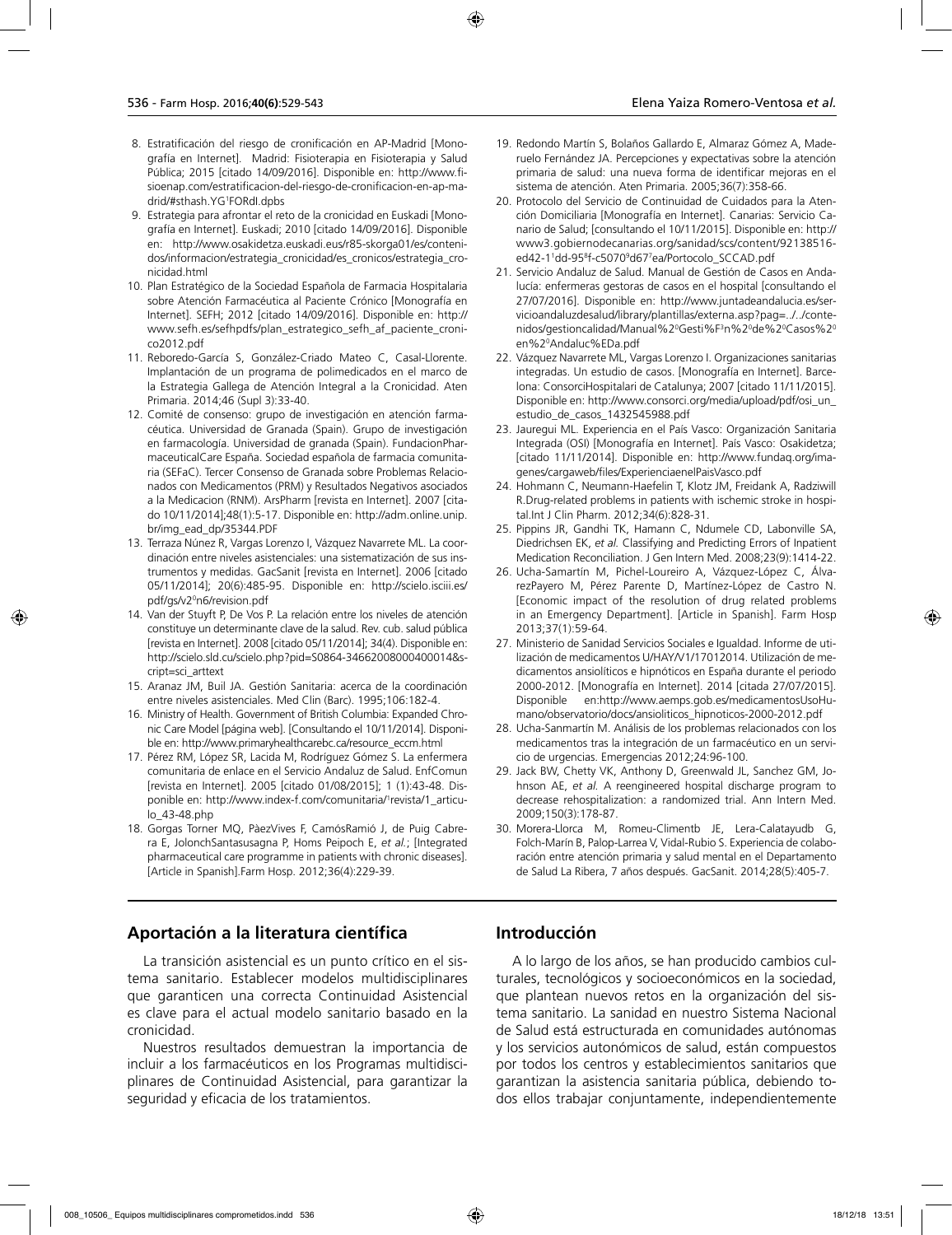del nivel asistencial. Una de las estrategias de los servicios de salud es promover la Continuidad Asistencial mediante una organización centrada en el paciente, que supere la tradicional separación entre Atención Primaria (AP) y Atención Especializada (AE). La AP es el nivel básico e inicial de atención, que garantiza la globalidad y continuidad de la atención a lo largo de toda la vida del paciente, actuando como gestor, coordinador de casos y regulador de flujos (Ley 16/2003, de 17 de mayo). La AE comprende la asistencia en consultas, hospital de día, hospitalización, apoyo a la AP en el alta hospitalaria y, en su caso, hospitalización a domicilio, salud mental y asistencia psiquiátrica (Real Decreto 1030/2006, de 15 de septiembre). Una correcta prestación de asistencia sanitaria exige una coordinación entre niveles, y eso cobra más importancia, cuando la población envejece y tiene pluripatología.

Prueba de que la Continuidad Asistencial es una prioridad actual para los diferentes sistemas sanitarios, es el programa de cohesión del Ministerio de Sanidad y Consumo (e-Sanidad) y el programa europeo epSOS<sup>1</sup> con los que se pretende mejorar la interoperabilidad de los sistemas de salud en el territorio nacional y europeo. Estas nuevas iniciativas buscan producir el cambio de un modelo sanitario anclado en la fragmentación de la atención sanitaria, con carencias de comunicación entre los especialistas de los hospitales, los de AP y los pacientes. Para ello, la innovación y el desarrollo tecnológico están actuando como palancas de cambio en este sentido, tal y como se refleja en los proyectos INNOVASAUDE y Hospital 2050 del Servicio Gallego de Salud2 .

Una de las definiciones más aceptadas del concepto de Continuidad Asistencial es la visión conjunta y compartida del trabajo asistencial en el que intervienen múltiples profesionales, en centros de trabajo diferentes, que actúan en tiempos distintos, con un objetivo de resultado final común: el ciudadano<sup>3</sup>. Reid e*t al.*<sup>4</sup> también definen la Continuidad Asistencial como el grado de coherencia y unión de las experiencias en la atención que percibe el paciente a lo largo del tiempo.

Según el Barómetro Sanitario del Ministerio de Sanidad y Política Social (recogido en la Estrategia SERGAS 2014)<sup>5</sup>, se ha producido un incremento de las patologías crónicas y de pacientes pluripatológicos, y por tanto, la reorientación del sistema sanitario hacia el paciente crónico es uno de los temas más candentes a nivel del sistema sanitario<sup>6,7</sup>.

En el ámbito de AP de varias comunidades autónomas, se están desarrollando diversos modelos de estratificación de riesgo de la población, como en Galicia<sup>5</sup>, en Madrid<sup>8</sup> o en Euskadi<sup>9</sup>, basados en la autogestión de la enfermedad, gestión de patologías y gestión de casos. Incluso, al amparo de sociedades científicas, como la Sociedad Española de Farmacia Hospitalaria, se han desarrollado Planes Estratégicos sobre Atención Farmacéutica al Paciente Crónico<sup>10</sup>. Otra iniciativa similar es

la programa gallego de Atención a Pacientes Crónicos Polimedicados llamado "Historia personal de uso (presente) de otros medicamentos por largo tiempo". Este programa consiste en la elaboración, por parte de un farmacéutico de AP, de un informe dirigido al médico de AP e incluido en el apartado de condicionantes y problemas de la historia clínica electrónica<sup>11</sup>.

Sin embargo, a pesar de disponer de herramientas para atender a este perfil de pacientes y del interés existente para mejorar la coordinación entre niveles, en la práctica la colaboración es insuficiente.

Los elementos esenciales necesarios para el desarrollo de un Programa Estratégico de Continuidad Asistencial de esta magnitud dentro de la estructura de un sistema sanitario son: la organización, el liderazgo, la cooperación, disponer de software adecuado, la protocolización y establecer sistemas de comunicación comunes. Con la creación de las estructuras organizativas de gestión integradas (EOXIs) en Galicia, se dispone de áreas de gestión con equipos directivos y presupuestos conjuntos. Estos aspectos facilitan disponer de una historia clínica electrónica integrada y accesible a cualquier profesional del sistema sanitario. La historia clínica electrónica de esta comunidad incluye la receta electrónica, la prescripción electrónica del hospital, resultados de pruebas diagnósticas, cursos clínicos de consultas externas, episodios de hospitalización, episodios de AP y teleconsultas.

Nuestro proyecto consistió en la creación de un Programa Estratégico de Continuidad Asistencial telemático, que denominamos Programa e-Conecta-Concilia (e-CC) con sus respectivos procedimientos de actuación multidisciplinar coordinada entre profesionales de AE y AP. El objetivo primario del proyecto fue cuantificar las discrepancias o PRMs detectados en la farmacoterapia de los pacientes dentro de este entorno.

### **Métodos**

Estudio prospectivo de 8 meses de duración (abril-noviembre 2015) llevado a cabo en una EOXI que atiende a una población de más de 500.000 habitantes y está constituida por tres centros hospitalarios (1.272 camas de hospitalización) y 53 centros de AP.

La coordinación o cooperación entre los farmacéuticos de AE y AP se inició con la creación del área sanitaria. El Programa e-CC es un programa de coordinación con AP en el que participaron 22 farmacéuticos especialistas encargados de los hospitales y 12 farmacéuticos de AP, localizados en los centros de salud. Las actividades comunes de los farmacéuticos de ambos niveles fueron: homologación sanitaria de recetas, información de medicamentos y revisión de la farmacoterapia de pacientes. El proyecto se realizó en varias fases:

− Fase I de diseño del programa: Todo el equipo fue liderado por los máximos responsables de los niveles asistenciales (Jefa de Servicio de Farmacia Hospitala-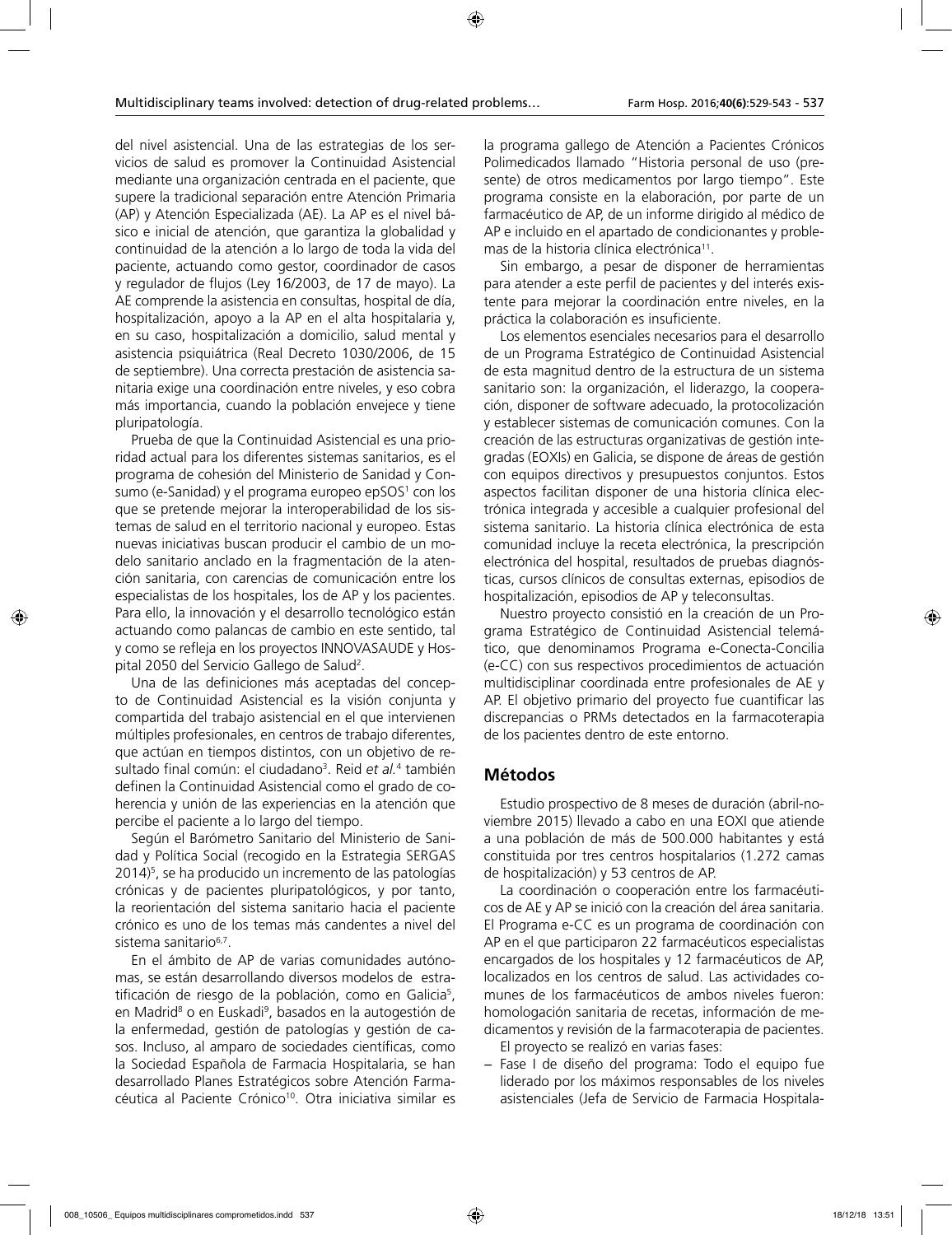**Tabla 1.** Clasificación de PRMs según el tercer consenso de Granada<sup>9</sup> sobre RNM y PRMs, con explicación detallada adaptada *al proyecto*

| Clasificación de problemas<br>relacionados con los medicamentos | Descripción adaptada al proyecto                                                                                                                                                                                                   |  |
|-----------------------------------------------------------------|------------------------------------------------------------------------------------------------------------------------------------------------------------------------------------------------------------------------------------|--|
| Administración errónea del medicamento                          | PRMs <sup>a</sup> relacionados con el método o vía de administración inadecuados                                                                                                                                                   |  |
| Características personales                                      | PRMs <sup>a</sup> relacionados con situaciones personales del paciente que no sean<br>patologías o discapacidades: edad, sexo, raza, embarazo, ideología, religión,<br>cultura, lengua.                                            |  |
| Conservación inadecuada                                         | Errores relacionados con una custodia o conservación incorrecta de los<br>medicamentos.                                                                                                                                            |  |
| Contraindicación                                                | Contraindicación absoluta o relativa ya conocida. Aunque pudiese encuadrase<br>como PRM <sup>ª</sup> 2 o PRM <sup>ª</sup> 11 o PRM <sup>ª</sup> 10, si es claramente una contraindicación debe<br>clasificarse PRM <sup>a</sup> 4. |  |
| Dosis, pauta y/o duración no adecuada                           | El medicamento está indicado pero su dosis, pauta o duración no son las<br>adecuadas (inherente al medicamento).                                                                                                                   |  |
| Duplicidad                                                      | Dos o más medicamentos del mismo grupo que no aportan nada al asociarse. Se<br>excluye la medicación a demanda.                                                                                                                    |  |
| Errores en la dispensación                                      | Relacionados con la dispensación en cualquier ámbito.                                                                                                                                                                              |  |
| Errores en la prescripción                                      | El medicamento no está indicado o si la dosis-pauta-duración es claramente<br>errónea pero no hay una intención sino un despiste. Son errores no intencionados.                                                                    |  |
| Incumplimiento                                                  | El paciente no acude a recoger la medicación (FH <sup>b</sup> , FAP <sup>c</sup> u oficina de farmacia) o<br>la recoge pero no se la toma o se la toma mal. Se excluyen los medicamentos a<br>demanda.                             |  |
| Interacciones                                                   | Entre medicamentos o entre medicamento-alimento (interacciones relevantes, que<br>claramente estén produciendo una RAM o exista una alta probabilidad de que se<br>produzca).                                                      |  |
| Otros problemas de salud que afectan al<br>tratamiento          | PRMs <sup>a</sup> derivados de características patológicas/discapacidades del paciente<br>(hipersensibilidades o alergias, inmovilizados, ciegos, sordos, IR <sup>d</sup> , IH <sup>e</sup> , IC <sup>f</sup> , etc).              |  |
| Probabilidad de efectos adversos                                | PRMs <sup>a</sup> de inseguridad que no puedan clasificarse en otros apartados.                                                                                                                                                    |  |
| Problema de salud insuficientemente<br>tratado                  | Criterios START y similares.                                                                                                                                                                                                       |  |
| Otros                                                           | Innecesario (no hay indicación en la actualidad), inadecuado (sí hay indicación,<br>pero hay otros más seguros o eficaces), ineficaz (eficacia controvertida).                                                                     |  |

ªPRMs: problemas relacionados con los medicamentos; <sup>ь</sup>Farmacia Hospitalaria; Farmacia Atención primaria; ªInsuficiencia renal; ªInsuficiencia hepática; f Insuficiencia cardiaca.

ria y Coordinadora de Farmacia de AP), quienes establecieron los contactos con los médicos de AE o de AP necesarios para participar en el Programa e-CC. Los líderes del proyecto también realizaron reuniones y gestionaron la creación de dos grupos de trabajo formados por 4 farmacéuticos cada uno (2 de cada nivel asistencial).

En esta fase también se identificaron las necesidades para detectar, comunicar, solucionar y registrar los PRMs: estandarizar los circuitos, gestión del software, unidad de red y programa informático de registro.

− Fase II de puesta en marcha del piloto: Se tramitó la gestión de todo el software necesario, y se creó un plataforma informática telemática y en red de comunicación y registro de las discrepancias (con una clasificación consensuada y validada basada en la clasificación de PRMs y Resultados Negativos asociados a la Medicación (RMN) del Tercer Consenso de Granada<sup>12</sup> (Tabla 1).

− Fase III de desarrollo del proyecto en la que se cuantificaron los PRMs: Una vez estandarizados los circuitos de actuación entre los farmacéuticos, cuando se detectó una discrepancia en los pacientes que sufrieron una transición asistencial, el farmacéutico de referencia se comunicó con el médico de AP o AE (según el caso), a través de un mail corporativo de aviso, para resolver el PRM. En la figura 1 podemos ver el circuito de actuación/comunicación interniveles a través de un mail corporativo de aviso. Además, se clasificaron las discrepancias detectadas en el Programa e-CC y se asociaron PRMs a dichas discrepancias (Tabla 2).

Se establecieron los siguientes criterios de inclusión de pacientes para la detección de PRMs: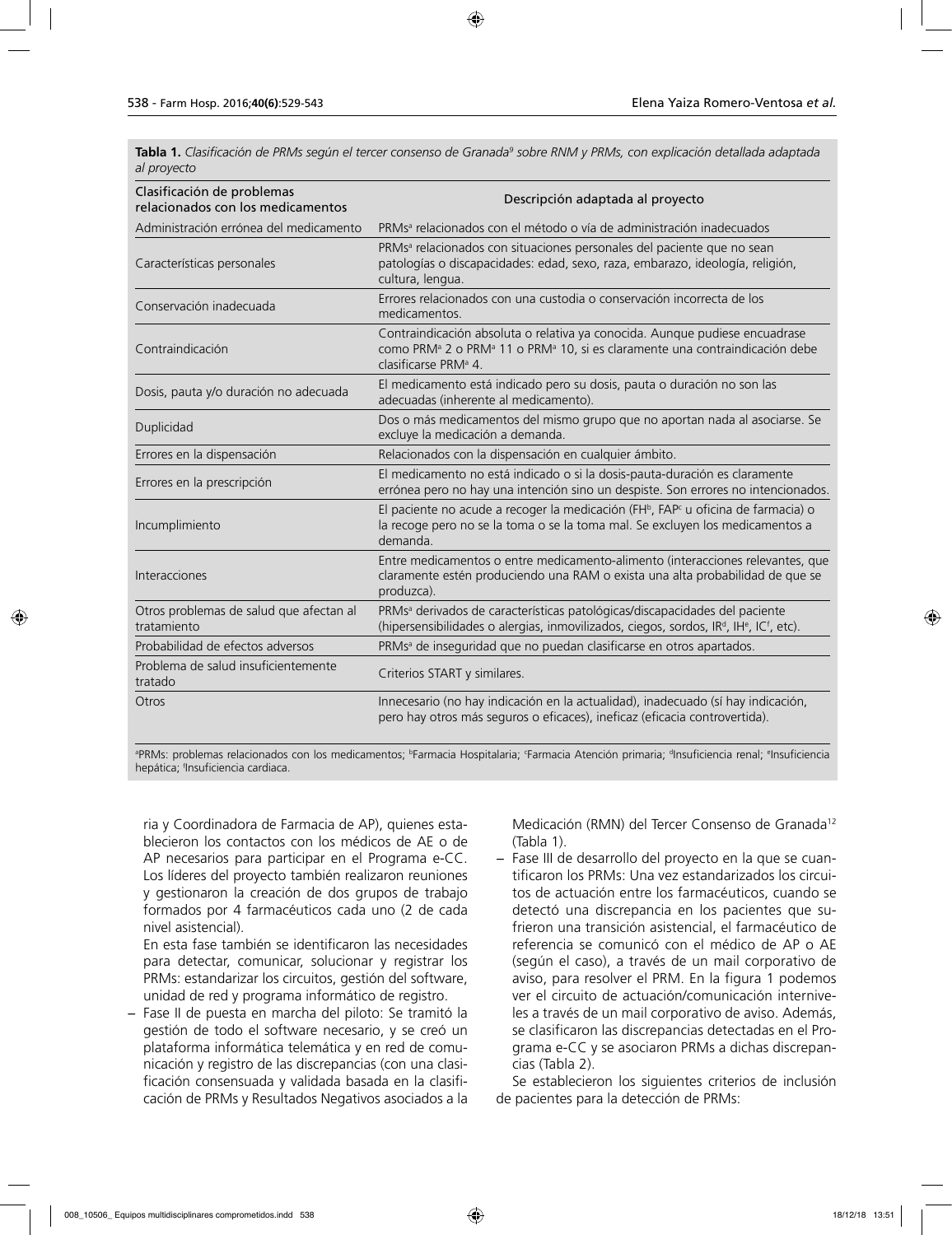(1) Pacientes con enfermedades crónicas y polimedicados que sean dados de alta del hospital (Servicio de Urgencias o Unidad de Corta Estancia). Como no existe un consenso sobre el número de medicamentos a partir del cual se define el concepto de polimedicación, adoptamos criterios cualitativos (tomar más medicamentos de los clínicamente apropiados, ya fueran éstos prescritos por un profesional o fármacos de venta libre).

(2) Pacientes en los que se detecte algún PRM, tanto en AE como en AP.

(3) Detección en AP de un uso fuera de ficha técnica de un medicamento.

(4) Discrepancias detectadas en la homologación de recetas.

Para la clasificación de los medicamentos en los que se realizaron las intervenciones, se empleó la clasificación ATC (*Anatomical Therapeutic Chemical Classification System*).

La detección de PRMs, se dirigió hacia la educación sanitaria y a la identificación de signos de alarma en pacientes en riesgo (reacciones adversas, interacciones, ajustes de dosis, etc).

**Tabla 2.** *Clasificación de discrepancias sistemáticas detectadas en el proceso de Continuidad Asistencial y PRMs asociados a dichas discrepancias*

| Discrepancia detectada                                                                                                                                                                               | Descripción                                                                                                                                                                                                                                                                                                                                                                                                                         | Descripción                                                                                                                                                                                                       |
|------------------------------------------------------------------------------------------------------------------------------------------------------------------------------------------------------|-------------------------------------------------------------------------------------------------------------------------------------------------------------------------------------------------------------------------------------------------------------------------------------------------------------------------------------------------------------------------------------------------------------------------------------|-------------------------------------------------------------------------------------------------------------------------------------------------------------------------------------------------------------------|
| Inactivación de recetas de<br>prescripciones no activas o incorrectas.                                                                                                                               | La solución a la falta de continuidad<br>entre ambos niveles se realiza anulando<br>prescripciones y medicamentos obsoletos<br>que no forman parte de la farmacoterapia<br>actual del paciente.                                                                                                                                                                                                                                     | PRM 6 (duplicidad terapéutica), PRM<br>8 (errores de prescripción), PRM 12<br>(probabilidad de efectos adversos) y<br>otros PRM (medicamento innecesario<br>o ineficiencia terapéutica).                          |
| Falta de protocolos y difusión sobre<br>la dispensación hospitalaria de<br>medicamentos no hospitalarios.                                                                                            | No se conocen en profundidad los<br>programas de medicación al alta o de<br>soporte oncohematológico que son<br>dispensados en el hospital. Se elaboró un<br>documento de consulta, y cuando existen<br>dudas sobre cómo actuar con este tipo de<br>medicamentos, se activa el plan estratégico.                                                                                                                                    | PRM 6 (duplicidad terapéutica),<br>PRM 5 (dosis, pauta o duración no<br>adecuada) y PRM 12 (probabilidad<br>de efectos adversos).                                                                                 |
| Medicamentos de Uso Hospitalario.                                                                                                                                                                    | Inicialmente, los medicamentos de<br>Uso Hospitalario no figuraban como<br>prescripciones activas en la historia clínica<br>electrónica. En la actualidad, se vuelcan<br>las prescripciones. Cuando en otro nivel<br>asistencial se detecta que no aparece<br>un tratamiento, que el programa está<br>incorrecto, que las pautas posológicas están<br>finalizadas, o incluso duplicidades, se activa<br>el proceso de comunicación. | PRM 6 (duplicidad terapéutica),<br>PRM 5 (dosis, pauta o duración no<br>adecuada) y PRM 12 (probabilidad<br>de efectos adversos).                                                                                 |
| Prescripciones y cambios posológicos<br>en pacientes crónicos derivados a<br>centros concertados.                                                                                                    | Existencia de disparidades y discrepancias<br>con la farmacoterapia real del paciente y la<br>que consta en su historia electrónica cuando<br>realizan alguna prueba, intervención o<br>proceso en una centro privado-concertado<br>que no maneja la historia electrónica del<br>servicio público de salud correspondiente.                                                                                                         | PRM 5 (dosis, pauta o duración<br>no adecuada), PRM 8 (errores de<br>prescripción), PRM 13 (problema<br>de salud insuficientemente tratado:<br>criterios START y similares) y otros<br>(medicamento innecesario). |
| Como mejorar la presión sobre<br>la prescripción de primaria desde<br>especializada.                                                                                                                 | Los especialistas prescriben medicamentos<br>no hospitalarios (novedades terapéuticas) de<br>alto impacto económico para el presupuesto<br>del gasto farmacéutico de AP.                                                                                                                                                                                                                                                            | Otros (ineficiencia).                                                                                                                                                                                             |
| Como abordar la revisión y<br>actualización de la prescripción de<br>medicamentos de alto impacto en<br>pacientes crónicos de edad avanzada:<br>coordinación entre médico especialista<br>-primaria. | Falta de seguimiento y deprescripción en<br>pacientes polimedicados con un deterioro<br>significativos que haga cuestionable la<br>continuación de ciertos medicamentos<br>que previamente fueron indicados por<br>especialistas.                                                                                                                                                                                                   | PRM 12 (probabilidad de efectos<br>adversos) y otros (ineficiencia).                                                                                                                                              |
| No se gestionan los datos relativos a<br>las incidencias detectadas que no son<br>problemas de conciliación.                                                                                         | Ampliar el registro y explotación de datos de<br>actividad de coordinación AP-AE.                                                                                                                                                                                                                                                                                                                                                   | Otros (ineficiencia).                                                                                                                                                                                             |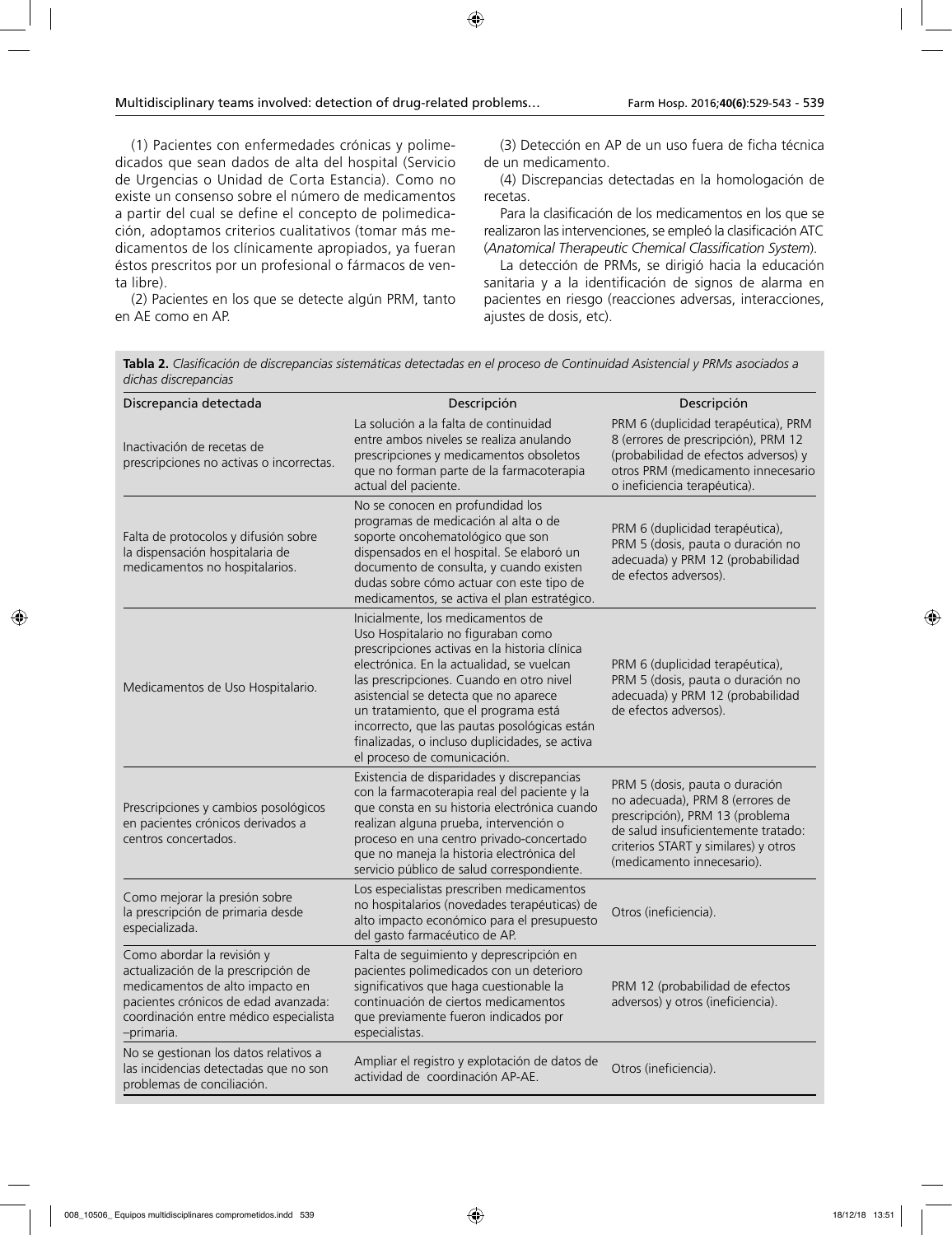

**Figura 1.** *Procedimiento actuación y/o comunicación entre farmacéuticos de AP y de AE.*

Se establecieron dos indicadores cuantitativos de proceso para cuantificar la información: el porcentaje de unidades de hospitalización con PNT de conciliación de la medicación al ingreso (CMI) y el porcentaje de unidades de hospitalización con PNT de conciliación de la medicación al alta hospitalaria (CMA). Estos indicadores permitirán cuantificar la ampliación del programa en los próximos años a otras unidades clínicas. Este programa se desarrolló en el área de Urgencias y en la Unidad de Corta Estancia, pero en el futuro se ampliará a otras unidades clínicas, como por ejemplo Cardiología, y con estos indicadores podremos cuantificar el aumento de actividad asistencial.

En cuanto al análisis estadístico, las variables cualitativas analizadas en este trabajo se expresaron mediante el cálculo de frecuencias y porcentajes.

### **Resultados**

Durante el periodo a estudio se registraron 245 intervenciones en 196 pacientes.

La distribución de las intervenciones por centro de salud y hospital se recogieron con fines estadísticos (datos no mostrados), registrándose una colaboración balanceada (el 53% de las intervenciones se realizaron en el hospital y el 47% en los centros de salud). Los medicamentos sobre



**Figura 2.** *Medicamentos sobre los que se ha realizado alguna intervención según la Clasificación*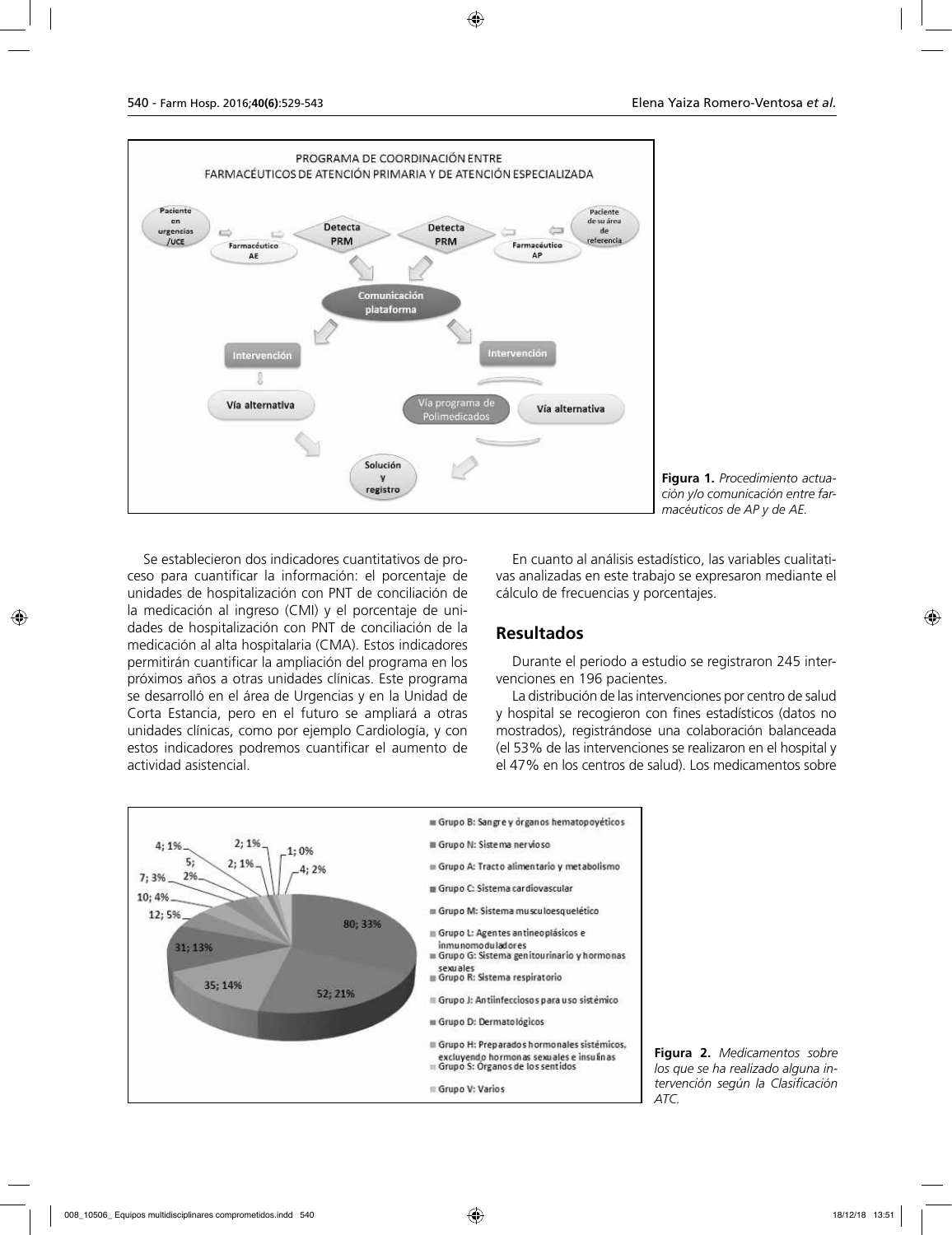

**Figura 3.** *Tipo de problema relacionado con el medicamento (PRM) detectado.*

los que se realizaron más intervenciones pertenecieron al grupo de medicamentos que actúan sobre la sangre y órganos hematopoyéticos (grupo B, 33%) y sobre el sistema nervioso (grupo N, 21%). Dentro del grupo mayoritario (grupo B), los anticoagulantes de acción directa fueron la causa de intervención mayoritaria (35%). Los porcentajes de otros grupos fueron: Grupo A (tracto alimentario y metabolismo: 14%), grupo C (sistema cardiovascular: 13%) y grupo M (sistema musculoesquelético: 5%). En la Figura 2 se recogió la distribución de todas las intervenciones según la clasificación ATC. El 91% de las intervenciones se realizaron sobre cápsulas, comprimidos, grageas o polvos, el 3% sobre parches, el 3% sobre inhaladores, el 2% sobre inyectables y el 1% sobre colirios. Los PRMs que motivaron la puesta en marcha del circuito del Programa e-CC, se recogieron en la Figura 3, siendo los más frecuentes: la dosis, pauta y/o duración no adecuada (24%) y los errores de prescripción (21%).

Se calcularon los indicadores de proceso de la CMI y de la CMA. Se encuentra estandarizada con PNT la CMI en el 9,5% de los servicios del hospital. Con respecto al alta, se encuentra estandarizada la CMA en los servicios de Neumología, UCE y Cardiología (14,3% de los servicios del hospital).

El porcentaje de aceptación de las intervenciones fue del 84,1%, y un 6,1% de las mismas estaban pendientes de resolver cuando se analizaron los datos.

#### **Discusión**

A lo largo de los años se ha puesto de manifiesto la necesidad de coordinar con más eficacia la asistencia hospitalaria y primaria<sup>13,14</sup>, como así lo demuestran las primeras publicaciones sobre el tema15.

La Continuidad Asistencial se realiza más allá de nuestras fronteras<sup>16</sup> y además, intervienen en ella, todos los profesionales sanitarios. En muchas ocasiones se toma al

personal de enfermería17 como el personal idóneo para la gestión de casos, pero también hay trabajos que como valor añadido implican a farmacéuticos de AE, de AP y a farmacéuticos comunitarios en este proceso continuo<sup>18</sup> dentro de equipos multidisciplinares.

En un estudio llevado a cabo en el año 2003 a través de grupos de discusión y entrevistas abiertas, se encontró que una de las preocupaciones de los pacientes son las barreras para acceder a los servicios especializados<sup>19</sup>. Un aspecto que ha facilitado la integración de los diferentes niveles asistenciales en nuestra área sanitaria es la historia clínica electrónica única, ya que permite que todos los profesionales sanitarios accedan a la información. Otra de las herramientas que ha servido para la realización de este trabajo es el Programa de Polimedicados, que se coordina desde la Unidad de Apoyo a la Prescripción de la Subdirección General de Farmacia<sup>11</sup>.

Existen experiencias similares a la nuestra en otras comunidades autónomas. Entre las distintas estrategias de estas otras comunidades autónomas figuran las siguientes: en Canarias se inició el "Servicio de Continuidad de Cuidados para la Atención Domiciliaria", donde existe una enfermera de enlace entre Primaria y Especializada<sup>20</sup> y en el Servicio de Salud Andaluz también existe dicha figura<sup>21</sup>. En Cataluña<sup>22</sup> y en el País Vasco<sup>23</sup>, se han creado las llamadas Organizaciones Sanitarias Integradas. Nuestro proyecto se basa en la figura del farmacéutico como integrador de la Continuidad Asistencial en un entorno multidisciplinar, el cual, si detecta algún PRM, lo va a comunicar.

En un estudio de PRMs llevado a cabo por farmacéuticos alemanes, se detectaron 271 PRMs en 105 pacientes en un periodo de estudio de 6 meses $24$ . Nuestro estudio incluye más pacientes y un número menor de intervenciones, pero los datos se asemejan.

El grupo más frecuente de fármacos sobre los que se han realizado intervenciones son los fármacos pertene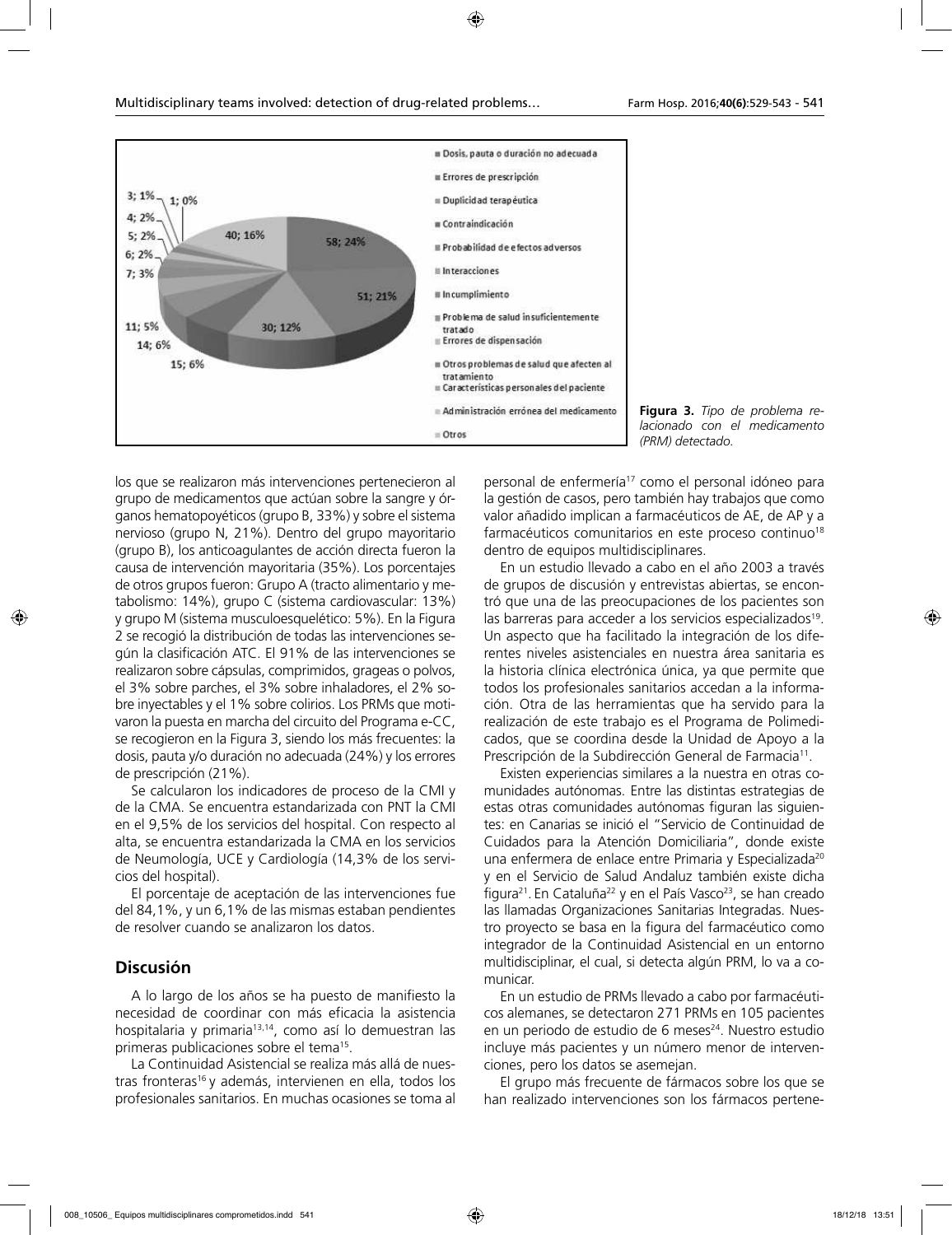cientes a los grupos B, N, A y C. Estos datos coinciden con los medicamentos sobre los que se hacen más intervenciones en estudios descritos en la bibliografía<sup>25,26</sup>. Este resultado puede deberse a que los medicamentos del grupo N son uno de los grupos de medicamentos de mayor consumo<sup>27</sup> y los del grupo B por la incorporación al mercado de los nuevos anticoagulantes orales. Estos medicamentos se prescriben por especialistas y están sometidos a homologación sanitaria (en Galicia la homologación sanitaria se realiza por farmacéuticos de AP y AE).

Los PRMs mayoritarios se asemejan a los descritos en la bibliografía. Así, en el estudio de conciliación de Ucha-Samartin28, el PRM más común fue la dosis/intervalo inadecuado.

Las actuaciones en este proyecto fueron detectar y solucionar PRMs, y cualquier PRM evitado se traduce en prevención de reacciones adversas, disminución de visitas a urgencias e incluso en reingresos evitados<sup>29</sup>. Nuestro proyecto quiere añadir, mejorar y proporcionar nuevas ideas al concepto de Continuidad Asistencial involucrando al farmacéutico en los cuidados de los pacientes y haciéndoles partícipes de la responsabilidad que requiere una farmacoterapia segura y eficiente. La inclusión del farmacéutico tiene un valor muy importante en la Continuidad Asistencial, ya que en este estudio se centró en la educación sanitaria y en la identificación de signos de alarma. Un farmacéutico integrado en un equipo multidisciplinar de continuidad también podría participar en la realización de protocolos de seguimiento de medicamentos e informes, además de actuar sobre la adherencia y otros campos. La conexión entre el médico de AP y el farmacéutico de AP y/o el médico de AE y el farmacéutico de AE ya existía dentro del mismo nivel asistencial. El valor añadido del proyecto fue unir la AE y la AP a través de los grupos de farmacéuticos, que son los que detectan y comunican el PRM al resto del equipo multidisciplinar.

Una de las limitaciones del estudio es que para su extrapolación se requiere una historia clínica integrada, y no todas las comunidades autónomas la tienen disponible. Sin embargo, cualquier país o comunidad autónoma que disponga de farmacéuticos en ambos niveles (incluso desde el ámbito de la farmacia comunitaria) podría impulsar modelos multidisciplinares de actuación similares. Por otra parte, los resultados obtenidos no nos permiten obtener datos acerca de la disminución del número de reingresos o de muertes evitables, por no ser objeto de nuestra práctica asistencial. En un futuro, será necesario validar este programa, cuantificar la gravedad de los PRMs detectados y medir el impacto económico de su prevención. También habrá que medir el beneficio que tiene la optimización de la farmacoterapia del paciente, aumentando la seguridad del proceso de continuidad asistencial.

A pesar de las limitaciones, consideramos que el número de intervenciones es adecuado para concienciar a los profesionales de que la transición asistencial es un problema real en el sistema sanitario a pesar de la existencia de historias clínicas integradas. Los puntos fuertes del Programa de transición asistencial continua, segura e integrada son garantizar el mejor resultado en la farmacoterapia del paciente y garantizar el acceso al medicamento con un uso eficiente y efectivo. Una correcta transición asistencial es un reto para el sistema sanitario. Si no existe una adecuada continuidad y no se eliminan los niveles asistenciales estancos, pueden surgir PRMs que pueden generar costes adicionales al propio paciente y al sistema, y por ello, proyectos de esta índole, como así se ha demostrado en otros estudios<sup>30</sup>, suponen una mejora en la asistencia sanitaria. En resumen, se detectaron y solucionaron las discrepancias/PRMs en la historias farmacoterapéutica de los pacientes a través de la implantación del Programa e-CC entre farmacéuticos de ambos niveles asistenciales con una alta aceptación de las intervenciones (84%).

### **Conflicto de intereses**

Los autores declaran que no tienen ningún tipo de conflicto de interés.

## **Bibliografía**

- 1. European Patients Smart Open Service (epSOS project) [página web]. [Consultando el 07/05/2015]. Disponible en: http://www. epsos.eu/home/epsos-results-outlook.html
- 2. InnovaSaude y Hospital2050 [página web]. [Consultando el 08/05/2015]. Disponible en: http://www.sergas.es/MostrarContidos\_N2\_T01.aspx?IdPaxina=60433
- 3. Gálvez Ibáñez. Continuidad asistencial. Análisis conceptual, de los actores y amenazas. Propuestas y alternativas. Medicina de Familia (And) [revista en Internet]. 2003 [citado 30/04/2014]; 4(1):58-66. Disponible en: http://www.samfyc.es/Revista/PDF/v<sup>4</sup>n1/09.pdf
- 4. Reid R, Haggerty J, McKendry R. Defusing the confusion: Concepts and measures of continuity of healthcare [Canada]. Ottawa; 2002. [consultando 30/01/2015]. Disponible en: http://www.cfhifcass.ca/Migrated/PDF/ResearchReports/CommissionedResearch/ cr\_contcare\_e.pdf
- 5. Estrategia SERGAS 2014. La Sanidad Pública al servicio del Paciente [Monografía en Internet]. Galicia: Servicio Gallego de Salud y Xunta de Galicia; 2014 [citado 8/11/2015]. Disponible en: http:// www.sergas.es/Docs/Conselleria/Estrategia\_Sergas\_2014.pdf
- 6. Delgado-Silveira E, Fernández-Villalba EM, García-Mina Freire M, Albiñana Pérez MS, Casajús Lagranja MP, Peris Martí JF. [The impact of Pharmacy Intervention on the treatment of elderly multi-pathological patients]. Farm Hosp. 2015;39(4):192-202.
- 7. Galván Banqueri M, Alfaro Lara ER, Rincón Gómez M, Rivas Covas PC, Vega Coca MD, Nieto Martín MD. Factors related with the appropriateness of pharmacological treatment in polypathological patients. Farm Hosp. 2014;38(5):405-10.
- 8. Estratificación del riesgo de cronificación en AP-Madrid [Monografía en Internet]. Madrid: Fisioterapia en Fisioterapia y Salud Pública; 2015 [citado 14/09/2016]. Disponible en: http://www.fisioenap.com/estratificacion-del-riesgo-de-cronificacion-en-ap-madrid/#sthash.YG1 FORdI.dpbs
- 9. Estrategia para afrontar el reto de la cronicidad en Euskadi [Monografía en Internet]. Euskadi; 2010 [citado 14/09/2016]. Disponible en: http://www.osakidetza.euskadi.eus/r85-skorga01/es/conteni-